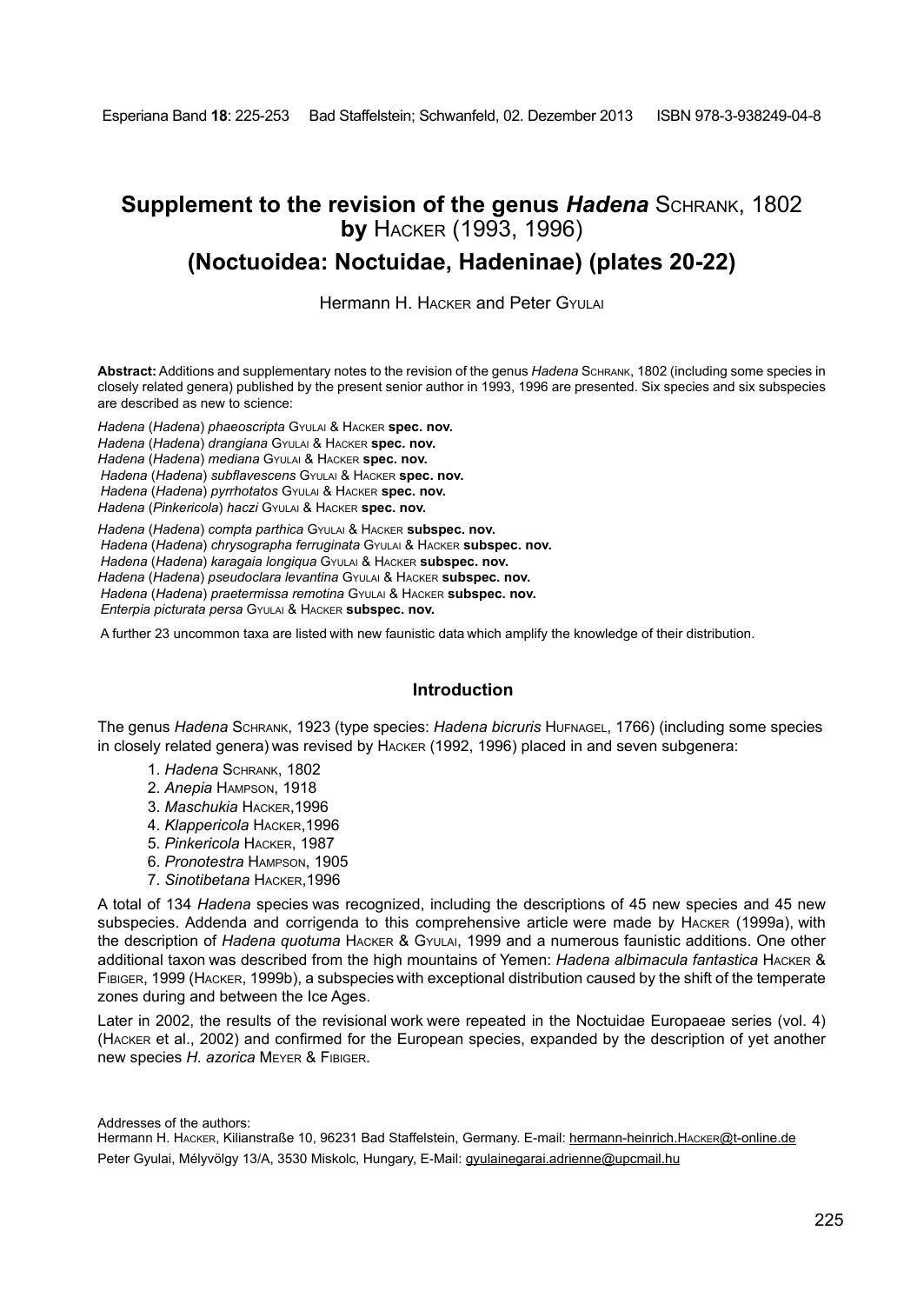More new taxa were described by Volynkin (2012) from the Russian Altai: *Hadena telengita* Volynkin, 2012, and by Lödl et al. (2012) from North Pakistan: *Hadena hackeri* Gaal-Haszler, Lödl, Ronkay, Ronkay & Varga, 2012 and *Hadena christophi kasyi* Gaal-Haszler, Lödl, Ronkay, Ronkay & Varga, 2012 from Austria.

Important contributions to knowledge of the distribution *Hadena* species were published in particular by Ebert & Hacker (2002) (Iran), Hacker (2001) (Levante), Hacker et al. (2002) (Europe), Lehmann & Bergmann (2005) (Kyrgyzstan), Kravchenko et al. (2007) (Israel), Poltavsky et al. (2010) (Northern Caucasus and adjacent territories of the south of Russia) and Volynkin (2012) (Russian Altai).

The Nearctic members of the genus *Hadena* Schrank, 1802were revised by Troubridge & Grabo (2002). They gave a total of 15 species, among which *Hadena caelestis*, *H. gabrieli*, *H. paulula*, *H. lafontainei*, *H. siskiyou* and *H. maccabei* were described as new. *Hadena jola* (Barnes and Benjamin, 1924) was synonymised with *Hadena ectrapela* (Smith, 1898). Two taxa recently placed in *Hadena* were transferred to other genera: *mimula*  Grote, 1883 to the genus *Lacinipolia* McDunnough, 1937; *sutrina* Grote, 1881 to the genus *Hada* Billberg, 1920. They designated a neotype for *Mamestra ectypa* Morrison, 1875 and provided an identfication key and illustrations of adults as well as male and female genitalia. The Nearctic *Hadena* species were actually included in the revision by Hacker (1996), but not dealtwith really conclusively. Above all, the types specimens remained unanalized.

The interaction between oviposition by *Hadena* species and the pollination of flowers of particular *Silene* species was analysed by DöTTERL (PHD-Project at the Department of Plant Systematic, University of Bayreuth, Germany), including a study of the chain of signals that leads to the species specific flower recognition by the moths. Dötterl examined especially the type species of *Hadena* Schank*, H. bicruris* Hufnagel, 1766 and its interaction with *Silene latifolia*.

Now seventeen years after the revision, a further 12 hitherto undescribed species and subspecies have accumulated and are described below. Supplemented are also interesting faunistic data of a larger number of uncommon species, among them many new records for the fauna of various countries and regions. We have added a new taxonomical checklist to bring the revision up to date. The full references for all taxa known at that time can be found in Hacker (1993, 1996).

The following collection abbreviations are used in the text:

| <b>BMNH</b>  | British Museum (National History)/London               |
|--------------|--------------------------------------------------------|
| <b>HNHM</b>  | Hungarian Natural History Museum/Budapest              |
| LSNK         | Staatliches Museum für Naturkunde/ Karlsruhe           |
| <b>MCSNG</b> | Museo Civico di Storia Naturale - Giacomo Doria/ Genua |
| <b>MNHN</b>  | Muséum National d'Histoire Naturelle/Paris             |
| <b>NHMU</b>  | Museum für Naturkunde der Humboldt-Universität/Berlin  |
| <b>NHMW</b>  | Naturhistorisches Museum/ Wien                         |
| RM           | Swedish Museum of Natural History/Stockholm            |
| ZMUK         | Zoological Museum, University of Copenhagen/Kopenhagen |
| <b>ZSM</b>   | Zoologische Staatssammlung/München                     |
| ೆ            | male                                                   |
| ¥            | female                                                 |
| gen.prep.    | genitalia-preparation                                  |

Locality and collecting data are presented as given on the specimen labels in quotation marks.

The dissections of male and female genitaliawere made using the standard procedure for Noctuoidea, outlined by Fibiger (1997). The nomenclature of internal structures, mainly parts of the male and female genitalia, follows the series Noctuidae Europaeae, Hacker (1992, 1996, 2004) and Hacker et al. (2008), in which an attempt is made ot standardise the definition of the processes of the inner surface of the valva of the male genitalia (clasper, harpe, digitus and ampulla) which varies in different publications, especially between those of the New and the Old World.

DNA barcodes were checked for most of the species of this publication. In general, results of DNA sequencing become less clear in specimens older than 10 to 20 years. Comparable barcodes of most of the taxa listed and evaluated by Hacker (1992, 1996, 1999) are non-existent, therefore evaluable and appropriate data are lacking for comparision. The arrangement of the genera, subgenera and species follows Hacker (1996).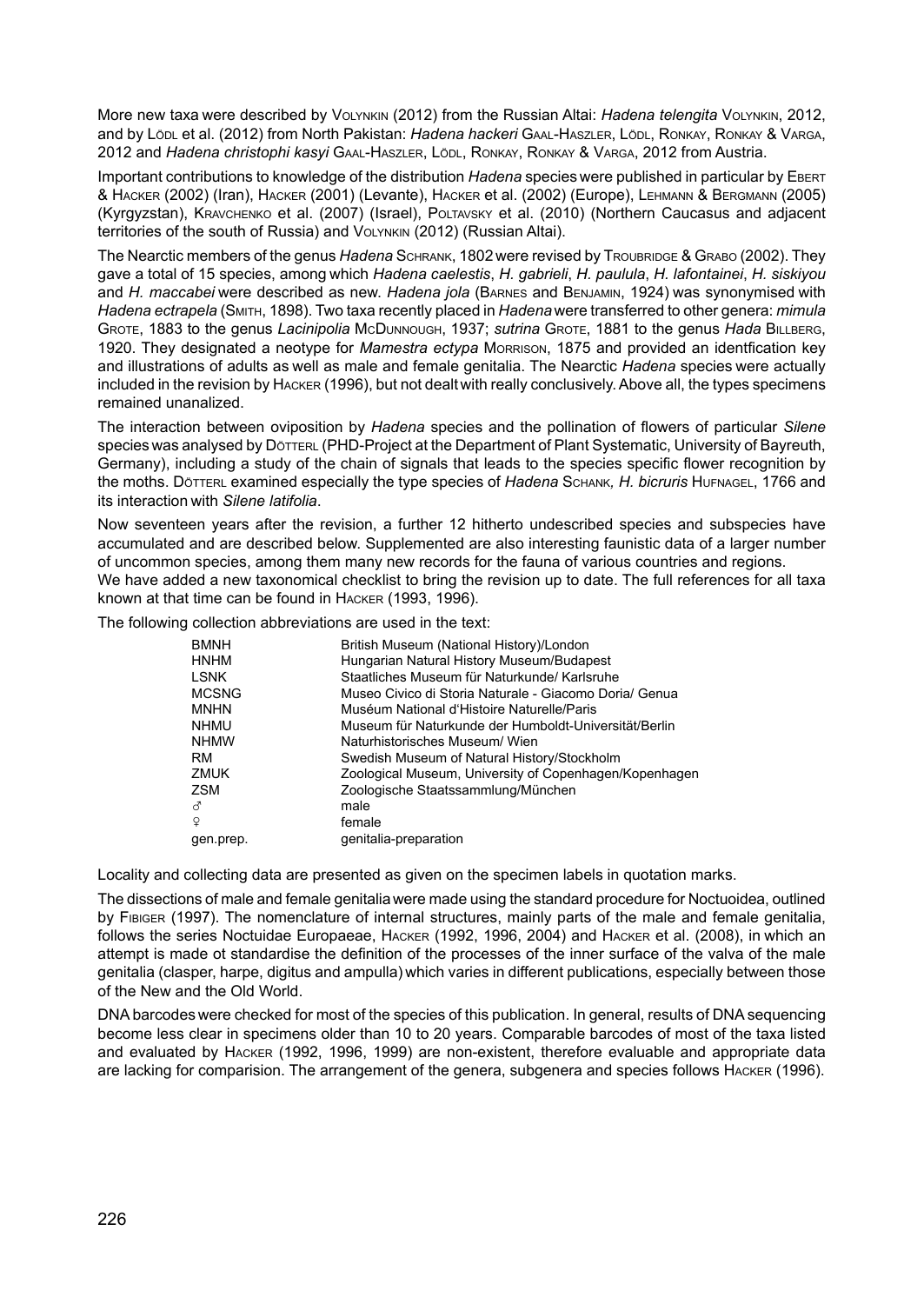#### **Overview of all taxa and their systematic position**

1. Subgenus *Hadena* Schrank, 1802

*bicruris*-group

*H.* (*H.*) *bicruris* (Hufnagel, 1766) *H.* (*H.*) *capsincola* ([Denis & Schiffermüller], 1775) *H.* (*H.*) *nigricata* Pinker, 1969 *H.* (*H.* ) *atalantica* (Hampson, 1905) *H.* (*H.*) *karsholti* Hacker, 1996 *H.* (*H.*) *azorica* Meyer & Fibiger, 2002 *H.* (*H.*) *zaprjagaevi* Hacker et Nekrasov, 1996 *H.* (*H.*) *quotuma* Hacker & Gyulai, 1999 *magnolii*-group *H.* (*H.*) *magnolii magnolii* (Boispuval, 1829) *H.* (*H.*) *magnolii fabiani* Hacker, 1996 *rjabovi*-group *H.* (*H.*) *bactriana* Hacker, 1996 *H.* (*H.*) *bactriana distalis* Hacker, 1996 *H.* (*H.*) *rjabovi* (IDRISOV, 1961) *H.* (*H.*) *niveifera* (Hampson, 1906) *compta*-group *H.* (*H.*) *compta compta* ([Denis & Schiffermüller], 1775) *H.* (*H.*) *compta persica* (Schwingenschuss,1939) *H.* (*H.*) *compta armeriae* (Guenée,1852) *H.* (*H.*) *compta parthica* Gyulai & Hacker **subspec. nov.** *H.* (*H.*) *compta kashgaia* (Brandt,1947) *H.* (*H.*) *compta almoravida* Hacker, 1996 *H.* (*H.*) *afghana* (Brandt,1947) *H.* (*H.*) *schwingenschussi* (DRAUDT, 1934) *H.* (*H.*) *sogdiana* Hacker, 1996 *H.*  $(H)$  *cailinita* (DRAUDT, 1934) *H.* (*H.*) *phaeoscripta* Gyulai & Hacker **spec. nov.** *H.* (*H.*) *thomasi* Hacker, 1996 *H.* (*H.*) *thomasi nuristana* Hacker, 1996 *H.* (*H.*) *naumanni* Hacker, 1996 *H.* (*H.*) *drangiana* Gyulai & Hacker **spec. nov.** *H.* (*H.*) *gandhara* Hacker, 1996 *H.* (*H.*) *weigerti* Hacker, 1996 *confusa*-group *H.* (*H.*) *confusa confusa* (Hufnagel, 1766) *H.* (*H.*) *confusa herczigi* Hacker, 1996 *H.* (*H.*) *confusa iliensis* Hacker, 1996 *H.* (*H.*) *badakhshana* Hacker, 1996 *H.* (*H.*) *pseudodealbata* Hacker,1988 *H.*  $(H.$ ) *variolata variolata* (SMITH, 1888) (NEARCTIC) cf. TROUBRIDGE & CRABO (2002) *H.* (*H.*) *variolata dealbata* (Staudinger,1892) *H.* (*H.*) *variolata kogurei* Sugi, 1958 *H.* (*H.*) *perornata perornata* (Draudt, 1950) *H.* (*H.*) *perornata gemella* (Draudt, 1950 *magnifica* -group *H.* (*H.*) *magnifica* Hacker Hacker, 1996 *humilis*-group *H.* (*H.*) *humilis* (Снвизторн, 1893) *H.* (*H.*) *adriana* (Schawerda,1921) *H.* (*H.*) *gueneei gueneei* ( Staudinger, 1901) *H.* (*H.*) *gueneei hostilis* (Püngeler, 1906)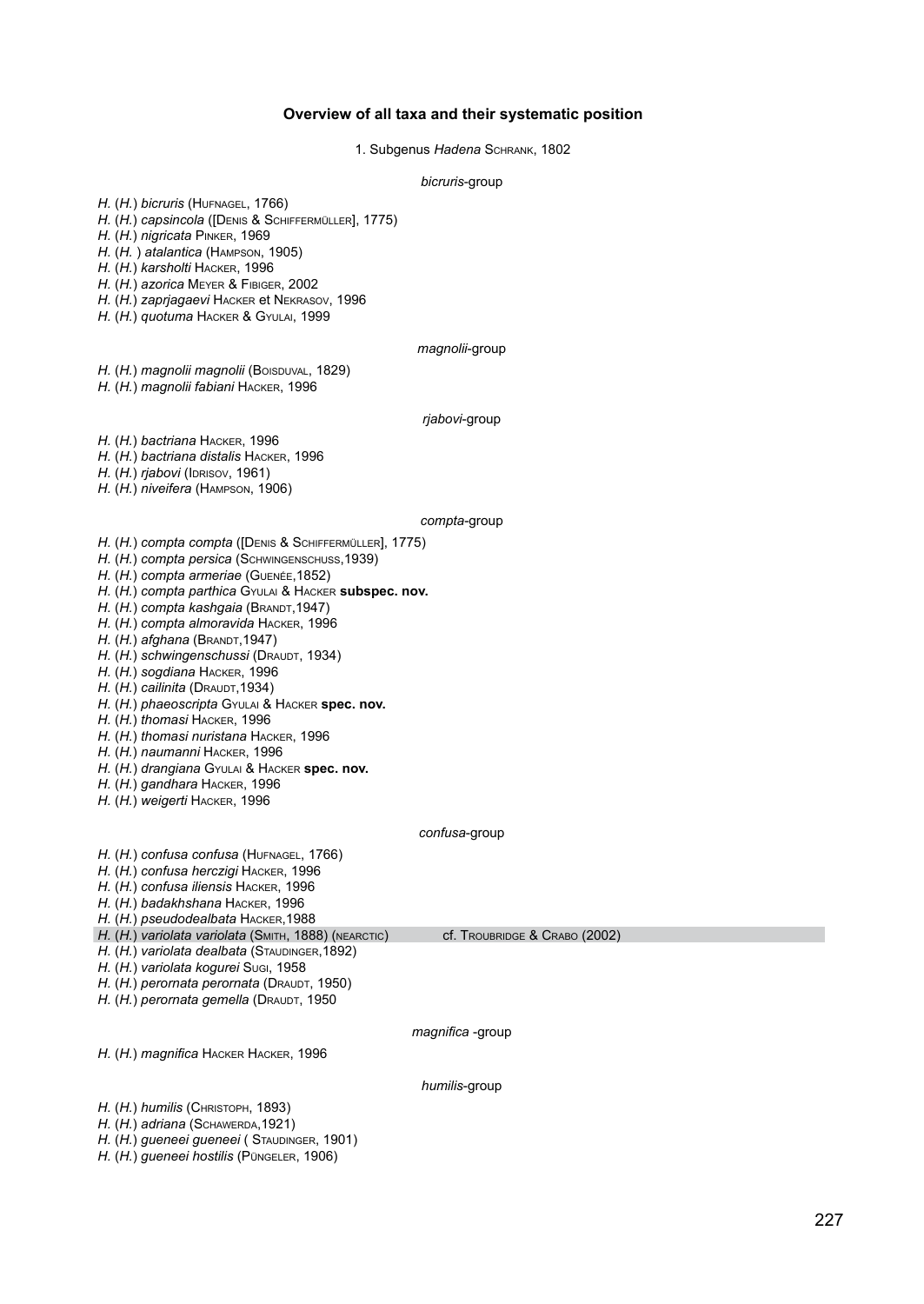*H.* (*H.*) *cavalla* Pinker,1980

- *H.* (*H.*) *mediana* Gyulai & Hacker **spec. nov.**
- *H.* (*H.*) *defreinai defreinai* Hacker, Kuhna et Gross,1986
- *H.* (*H.*) *defreinai thoenyi* Hacker, 1996
- *H.* (*H.*) *secreta* Hacker, 1996
- *H.* (*H.*) *albimacula albimacula* (Borkhausen, 1792)
- *H.* (*H.*) *albimacula excelsa* Hacker, 1996

*H.* (*H.*) *vulcanica vulcanica* (Turati, 1907)

- *H.* (*H.*) *albimacula nivalis* Hacker, 1996
- *H.* (*H.*) *albimacula fantastica* Hacker & Fibiger, 1999

*vulcanica/ melanochroa*-group

*H.* (*H.*) *vulcanica exspectata* Hacker, 1996 *H.* (*H.*) *vulcanica urumovi* (Drenowski, 1931) *H.* (*H.*) *vulcanica clarescens* (Draudt,1936) *H.* (*H.*) *germaniciae* Boursin,1959 *H* (*H.*) *albertii* Hacker, 1996 *H.* (*H.*) *melanochroa* (Staudinger,1892) *H.* (*H.*) *chrysographa chrysographa* Hacker, 1996 *H.* (*H.*) *chrysographa ferruginata* Gyulai & Hacker **subspec. nov.** *H.* (*H.*) *finitima* Hacker, 1996 *H.* (*H.*) *nobilis* Hacker, 1996 *H.* (*H.*) *nobilis intermediana* Hacker, 1996 *H.* (*H.*) *nobilis brandti* Hacker, 1996 *H.* (*H.*) *kurajica* Hacker, 1996 *H.* (*H.*) *gyulaii* Hacker, 1996 *H.* (*H.*) *telengita* Volynkin, 2012 *H.* (*H.*) *dsungarica* Hacker, 1996 *H.* (*H.*) *intensa* Boursin, 1962 *H.* (*H.*) *aureomixta aureomixta* (DRAUDT, 1934) *H.* (*H.*) *aureomixta karamixta* Hacker, 1996 *H.* (*H.*) *aureomixta belucha* Hacker, 1996 *H.* (*H.*) *duercki* (Draudt, 1934) *H.* (*H.*) *rolleti* Lajonquiére, 1969 *H.* (*H.*) *salmonea* (DRAUDT, 1934)

- *H.* (*H.*) *karagaia karagaia* Bang-Haas,1912)
- *H.* (*H.*) *karagaia extincta* Hacker, 1996
- *H.* (*H.*) *karagaia kautti* Hacker, 1996
- *H.* (*H.*) *karagaia longiqua* Gyulai & Hacker **subspec. nov.**
- *H* (*H.*) *Hreblayi* Hacker, 1996
- *H.* (*H.*) *subflavescens* Gyulai & Hacker **spec. nov.**
- *H.* (*H.*) *canescens* (Brandt, 1947)
- *H.* (*H.*) *canescens pura* Hacker, 1996
- *H.* (*H.*) *canescens hunza* Hacker, 1996
- *H.* (*H.*) *vartianica* Hacker, 1996
- *H.* (*H.*) *tristis tristis* (Draudt,1934)
- *H.* (*H.*) *tristis magna* Hacker, 1996
- *H.* (*H.*) *archaica* Hacker, 1996
- *H.* (*H.*) *perpetua* Hacker, 1996

#### *luteocincta*-group

- *H.* (*H.*) *luteocincta luteocincta* (Rambur, 1834)
- *H.* (*H.*) *luteocincta maroccana* Hacker, 1996
- *H.* (*H.*) *thecaphaga thecaphaga* (DRAUDT, 1937)
- *H.* (*H.*) *thecaphaga cyanata* Hacker, 1996
- *H.* (*H.*) *ignicola* (Warren,1910)
- *H.* (*H.*) *difficilis* Hacker, 1996
- *H.* (*H.*) *difficilis maracandica* Hacker, 1996
- *H.* (*H.*) *lucida lucida* (BRANDT, 1938)
- *H.* (*H.*) *lucida hakkariensis* Hacker, 1996
- *H.* (*H.*) *wehrlii* w*ehrlii* (Draudt, 1934)
- *H.* (*H.*) *wehrlii frequens* Hacker, 1996
- *H.* (*H.*) *orihuela* Hacker, 1996
- *H.* (*H.*) *persimilis* Hacker, 1996
- *H.* (*H.*) *persimilis balcanica* Hacker, 1996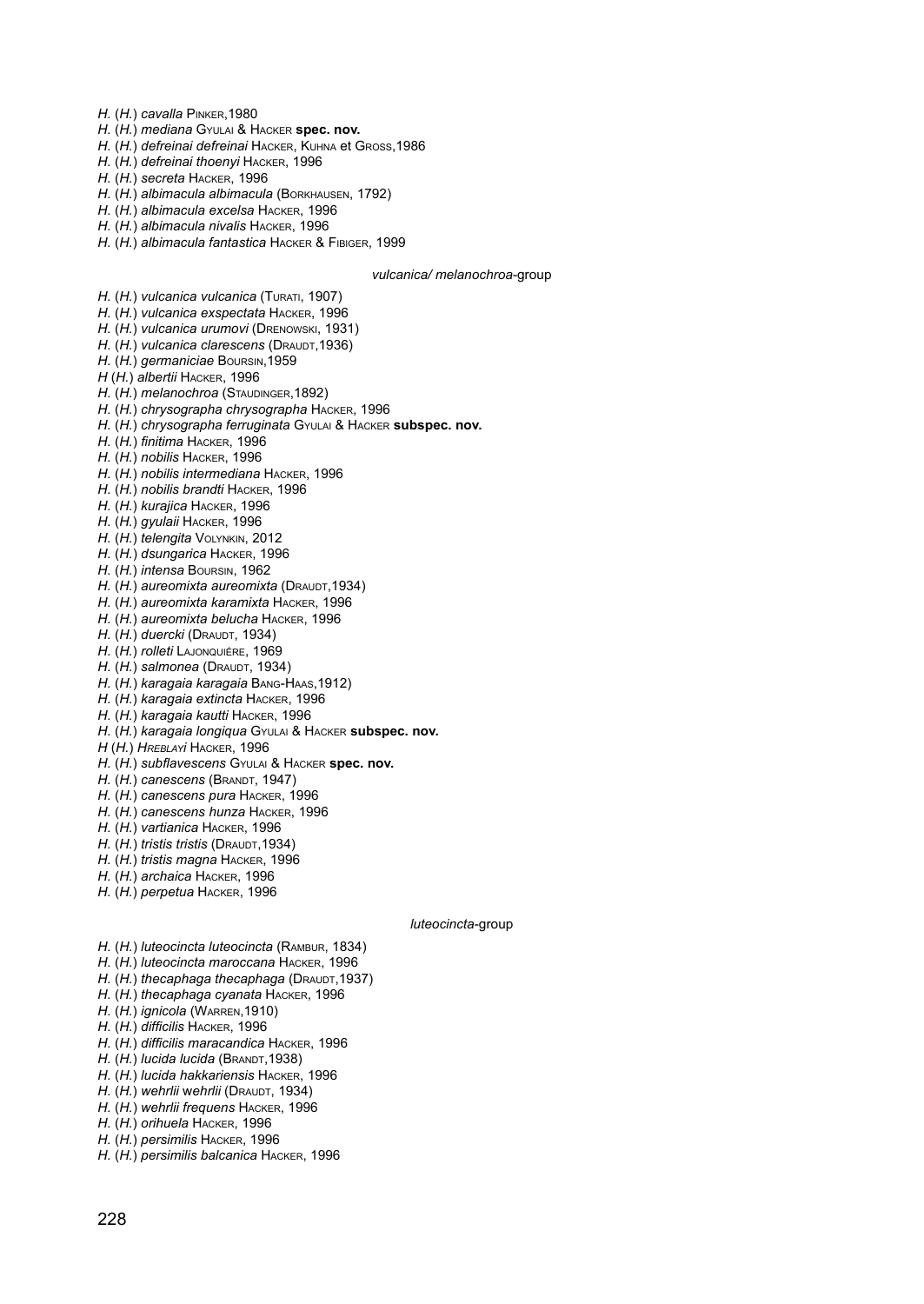*H.*  (*H.*) *femina*  Hacker, 1996

*H.*  (*H.*) *femina marmorea*  Hacker, 1996

*H.*  (*H.*) *hissarica*  Hacker, 1996

#### *staudingeri*-group

*H.*  (*H.*) *staudingeri* (F. W a gner, 1931) *H.*  (*H.*) *elbursica* Hacker, 1996 *H.*  (*H.*) *danilewskyi* Hacker, 1996 *H.*  (*H.*) *nebulosa* Hacker, 1996 *H.*  (*H.*) *ronkayorum* Hacker, 1996

*H.*  (*H.*) *pfeifferi pfeifferi*  ( Draudt, 1934)

*H.*  (*H.*) *pfeifferi ponticola*  Hacker, 1996

*H.*  (*H.*) *draudti draudti* ( Brandt,1938)

*H.*  (*H.*) *draudti extera*  Hacker, 1996

*H.*  (*H.*) *mesolampra* ( Brandt,1938)

#### *filograna*-group

*H.*  (*H.*) *filograna filograna* ( E sper , [1788]) *H.*  (*H.*) *filograna consparcata* ( Freyer , 1844) *H.*  (*H.*) *filograna rungsi* ( Lajonquiére , 1967) *H.*  (*H.*) *consparcatoides* ( Schawerda, 1928)

#### *caesia*-group

*H.*  (*H.*) *caesia caesia* ([ Deni s & Schiffermüller], 1775) *H.*  (*H.*) *caesia ostrogovichi*  Hacker, 1989 *H.*  (*H.*) *caesia bulgarica* Bour sin,1959 *H.*  (*H.*) *caesia xanthophoba* ( Schawerda ,1922) *Н. (Н.) caesia frigida (*Zєттєкѕтєот, [1839]) *H. (H.) caesia grisea (***H**ospiта∟, 1948) *H.*  (*H.*) *caesia castiliana* ( Reisser , 1935) *H.*  (*H.*) *caesia revolcadorensis*  Calle, 1982 *H.*  (*H.*) *caesia mananii* ( Gregson, 1866) *H. (H.) caesia abruzzensis (***D**raudт, 1934) *H.*  (*H.*) *caesia euxinia* Hacker, 1996

*H.*  (*H.*) *vanensis*  Hacker, 1996

#### *clara*-group

*H. (H.) clara clara (*Sта∪рі́нсев,1901)

*H.*  (*H.*) *clara macedonica* Bour sin,1959

*H. (H.) clara gladys (*Wiւтsнiռε,1947)

*H. (H.) clara weissi (***D**raudt, 1934)

*H.*  (*H.*) *clara alpina* Bour sin, 1959

*H.*  (*H.*) *clara dujardini* Bour sin, 1959

*H.*  (*H.*) *clara nevadensis* ( Draudt , 1934)

*H. (H.) clara atlantis (***D**raudт, 1934)

*Н. (Н.) cimelia (*Вкалот, 1938)

*H.*  (*H.*) *pyrrhotatos* Gyulai & Hacker **spec. nov.**

*H.*  (*H.*) *pseudoclara pseudoclara* Hacker, 1996

*H.*  (*H.*) *pseudoclara oleagina*  Hacker, 1996

*H.*  (*H.*) *pseudoclara cimeloides*  Hacker, 1996

*H.*  (*H.*) *pseudoclara levantina* Gyulai & Hacker **subspec. nov.**

*H.*  (*H.*) *pumicosa* Hacker, 1996

*H.*  (*H.*) *hyrcanoides*  Hacker, 1996

*H.*  (*H.*) *subhyrcana* Hacker, 1996

*H.*  (*H.*) *drenowskii drenowskii* ( Rebel, 1930)

*H.*  (*H.*) *drenowskii sultana* Hacker, 1996

*H. (H.) drenowskii kendevani (***S**снwingenscнuss,1937)

*H.*  (*H.*) *drenowskii khorassana* ( Brandt, 1947)

*H. (H.) drenowskii lapidea* K∟J∪тѕснко et Нѧскɛʀ, 1996

#### *montana*-group

*H.*  (*H.*) *montana montana* ( Brandt,1941)

*H.*  (*H.*) *montana kuruschensis*  Bour sin,1959

*H.*  (*H.*) *purpurea*  Hacker, 1996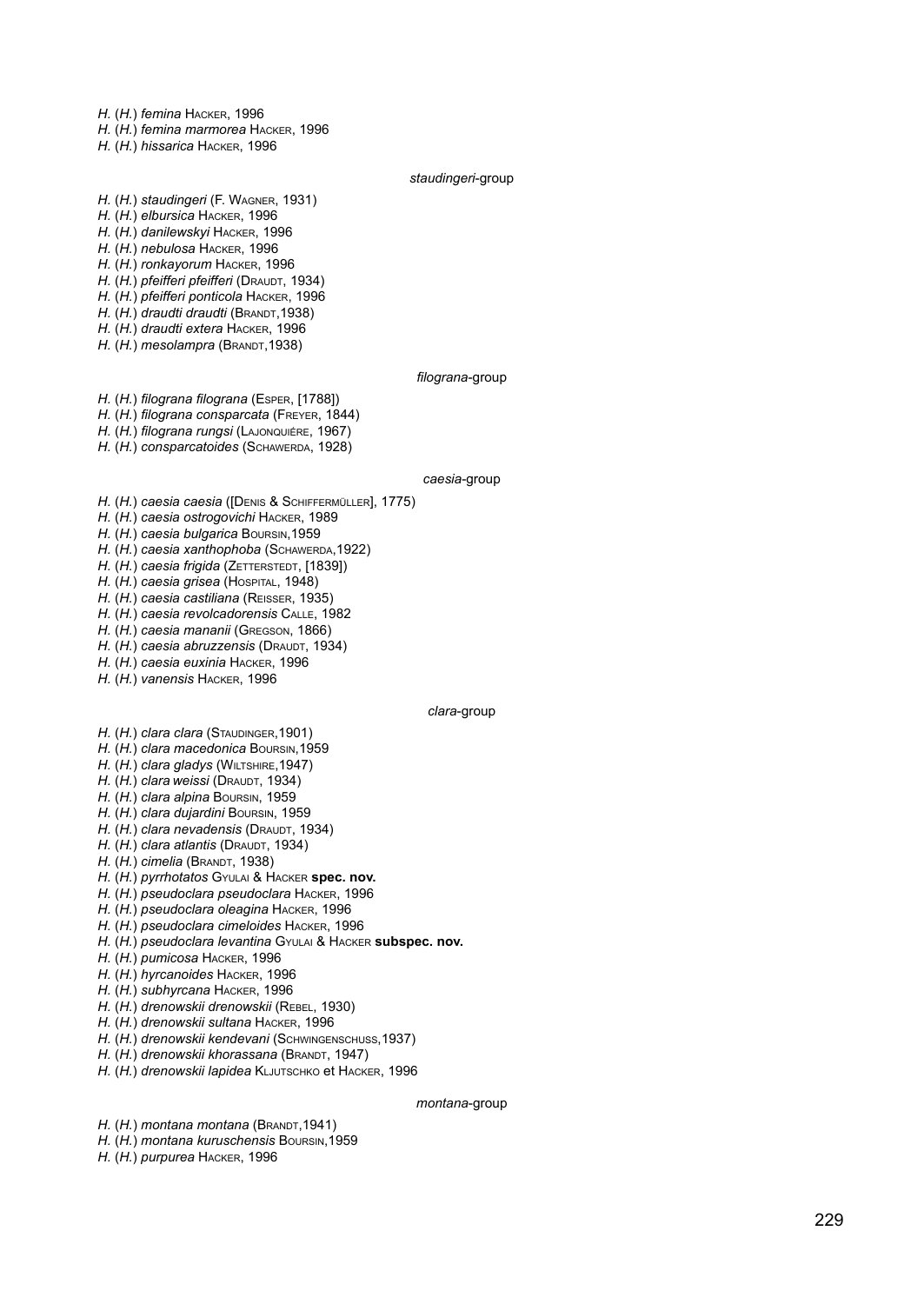*H.* (*H.*) *purpurea olivascens* Hacker, 1996

*H.* (*H.*) *fibigeri* Hacker, 1996

*H.* (*H.*) *praetermissa praetermissa* Hacker, 1996

*H.* (*H.*) *praetermissa remotina* Gyulai & Hacker **subspec. nov.**

*H.* (*H.*) *pseudohyrcana* de Freina & Hacker, 1985

*H.* (*H.*) *virescens* Hacker, 1996

#### *wiltshirei*-group

*H.* (*H.*) *wiltshirei wiltshirei* (Brandt, 1947)

*H.* (*H.*) *wiltshirei peregovitsi* Hacker, 1996

*H.* (*H.* ) *nekrasovi* Hacker, 1996

*H.* (*H.*) *nuratina* Hacker et Kljutschko, 1996

2. Subgenus *Anepia* Hampson, 1918

*H.* (*A.*) *irregularis* (Hufnagel, 1766)

*H.* (*A.*) *aberrans* (Eversmann, 1856)

*H.* (*A.*) *dianthoecioides* (Boursin,1940)

*H.* (*A.*) *syriaca syriaca* (Osthelder,1933)

*H.* (*A.*) *syriaca podolica* (Kremky,1937)

*H.* (*A.*) *syriaca imitaria* (Brandt,1947)

*H.* (*A.*) *syriaca petroffi* (Wiltshire,1948)

*H.* (*A.*) *syriaca quetta* Hacker, 1996

*H.* (*A.*) *musculina* (Staudinger,1892)

*H.* (*A.*) *wolfi* Hacker, 1992

*H.* (*A.*) *neglecta* Hacker, 1992

*H.* (*A.*) *esperi* Hacker, 1992

*H.* (*A.*) *ruetimeyeri* Boursin, 1951

*H.* (*A.*) *corrupta corrupta* (Herz, 1898)

*H.*  $(A<sub>1</sub>)$  *corrupta splendida* (DRAUDT, 1950)

*H.* (*A.*) *perplexa perplexa* ([Denis & Schiffermüller], 1775)

*H.* (A.) *perplexa paghmana* (BRANDT, 1947)

*H.* (*A.*) *plantei* Hacker, 1992

*H.* (*A.*) *hackeri* Gaal-Haszler, Lödl, Ronkay, Ronkay & Varga, 2012

*H.* (*A.*) *strouhali strouhali* Boursin,1955

*H.* (*A.*) *strouhali oxygrapha* Hacker & L. Ronkay, 1992

*H.* (*A.*) *strouhali permixta* Hacker, 1992

*H.* (*A.*) *christophi christophi* (Möschler, 1862)

*H.* (*A.*) *christophi kasyi* Gaal-Haszler, Lödl, Ronkay, Ronkay & Varga, 2012

*H.* (*A.*) *nevadae* (DRAUDT, 1933)

*H.* (*A.*) *silenes silenes* (Hübner, [1822])

*H.* (*A.*) *silenes variegata* (F. Wagner,1929)

*H.* (*A.*) *silenes mesopotamica* Hacker, 1992

*H.* (*A.*) *silenes csorbai* Hacker, 1996

*H.* (*A.*) *sancta sancta* (Staudinger, 1859)

*H.* (A.) sancta trisagittata (ROTHSCHILD, 1914)

*H.* (*A.*) *sancta protai* Berio, 1978

*H.* (*A.*) *sancta turca* Koçak, 1991

*H.* (*A.*) *sancta cypriaca* Berio,1978

*H.* (*A.*) *sancta atrifusa* Wiltshire, 1986

*H.* (*A.*) *avempacei* (Tams,1925)

*H.* (*A.*) *eximia eximia* (Staudinger, 1896)

*H.*  $(A<sub>1</sub>)$  *eximia gloriosa* (DRAUDT, 1950)

*H.* (*A.*) *paropamisos* Hacker, 1992

*H.* (*A.*) *capsularis* (Guenée, 1852) (nearctic)

*H.* (*A.*) *ectypa* (Morrison, 1875) (nearctic)

*H.* (*A.*) *minorata* (Smith, 1888) (nearctic)

*H.* (*A.*) *glaciata* (Grote, 1882) (nearctic)

*H.* (*A.*) *circumvadis* (Smith, 1902) (nearctic)

*H.* (*A.*) *caelestis* Troubridge & Crabo, 2002 (nearctic) cf. Troubridge & Crabo (2002)

*H.* (*A.*) *gabrieli* Troubridge & Crabo, 2002 (nearctic)

*H.* (*A.*) *ectrapela* (Smith, 1898) (= *jola* Barnes & Benjamin, 1924) (nearctic)

*H.* (*A.*) *amabilis* (Barnes & McDunnough, 1918) (nearctic)

*H.* (*A.*) *plumasata* (Buckett & Bauer, 1967) (nearctic)

*H.* (*A.*) *maccabei*Troubridge & Crabo, 2002 (nearctic)

*H.* (*A.*) *paulula*Troubridge & Crabo, 2002 (nearctic)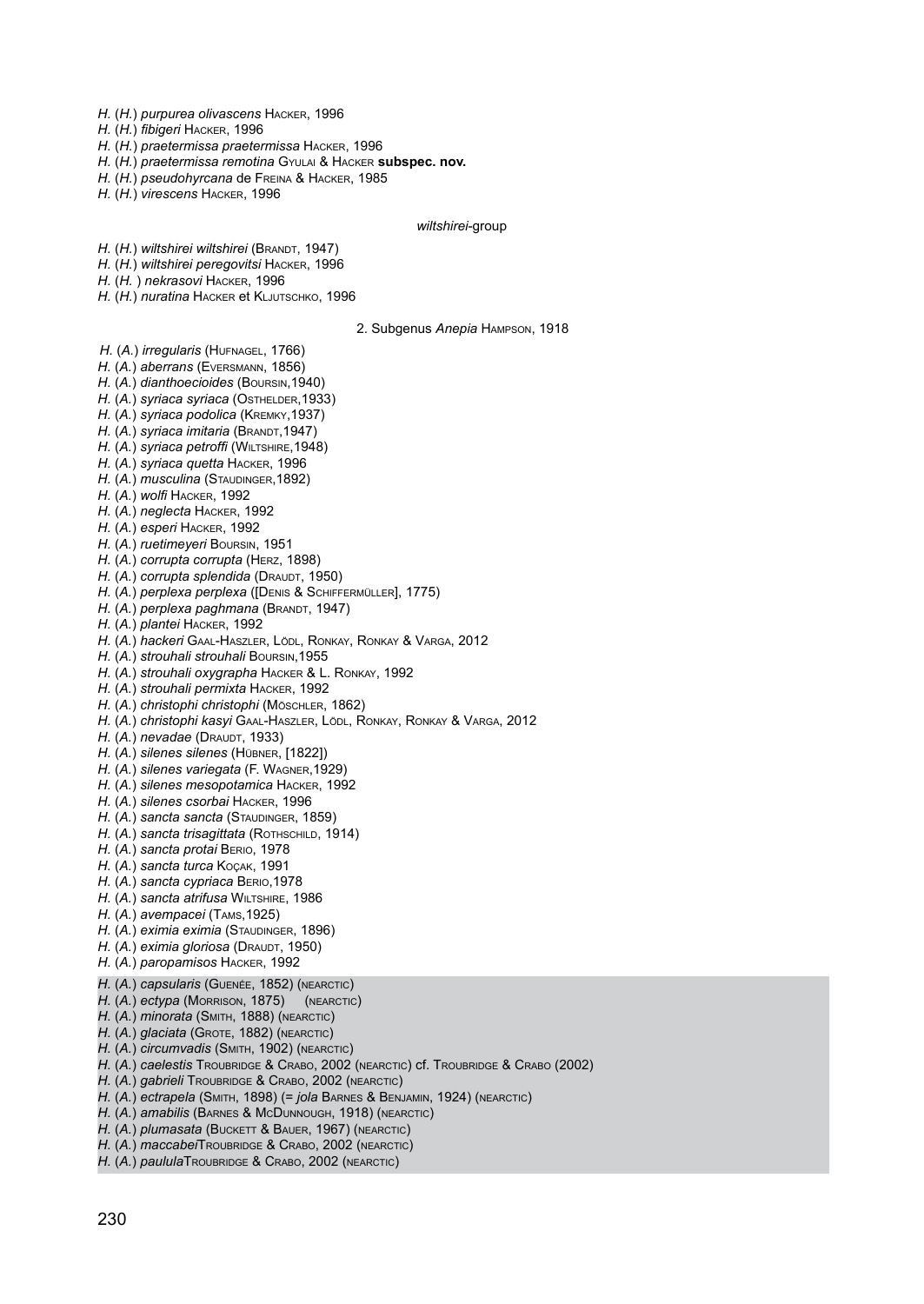3. Subgenus *Maschukia* Hacker, 1996 *H.* (*M.*) *pumila pumila* (Staudinger,1879) *H.* (*M.*) *pumila phoenica* Hacker, 1996 *H.* (*M.*) *scythia* Kljutschko et Hacker, 1996 *H.* (*M.*) *lypra lypra* (Püngeler,1904) *H.* (*M.*) *lypra hajara* Hacker et Legrain, 1996 *H.* (*M.*) *lypra arachosia* Hacker, 1996 4. Subgenus *Klappericola* Hacker, 1996 *H.* (*K.*) *chrysocyanea* Boursin,1961 *H.* (*K.*) *heringi* (Draudt, 1934) *H.* (*K.*) *klapperichi* Boursin,1960 5. Subgenus *Pinkericola* Hacker, 1987 *H.* (*P.*) *tephroleuca <i>tephroleuca* (BOISDUVAL, 1833) *H.* (*P.*) *tephroleuca reisseri* (Draudt, 1934) *H.* (*P.*) *tephroleuca asiatica* (F. Wagner,1931) *H.* (*P.*) *inexpectata inexpectata* Varga,1979 *H.* (*P.*) *inexpectata kurdistanica* Hacker, 1996 *H.* (*P.*) *inexpectata podlussanyi* Hacker, 1996 *H.* (*P.*) *pygmaea* Boursin,1962 *H.*  $(P)$  *tephrochrysea* (DRAUDT, 1934) *H.* (*P.*) *macilenta* (Brandt,1947) *H.* (*P.*) *haczi* Gyulai & Hacker **spec. nov.** *H.*  $(P)$  *vulpecula* (BRANDT, 1938) *H.* (*P.*) *cappadocia* Hacker,1987 *H.* (*P.*) *lafontainei* Troubridge & Crabo, 2002 (nearctic) cf. Troubridge & Crabo (2002) 6. Subgenus *Pronotestra* Hampson,1905 *H.* (*P.*) *silenides* (Staudinger,1895) 7. Subgenus *Sinotibetana* Hacker, 1996 *H.* (*S.*) *persparcata* (DRAUDT, 1950)

#### **Systematic part**

#### *bicruris* **species group**

#### *Hadena* **(***Hadena***)** *zaprjagaevi* Hacker & Nekrasov, 1996

#### **Material**:

Tadjikistan 2 33, "Gissar Mts., Ansob pass, 3300m, 3.vii.2000 (leg. Рекереснаемко)" (coll. P. Gyulai); 1 3, "Gissar Mts., Ansob pass, 3300m, 4.vii.2000 (gen.prep. P. GYULAI 1923 $\sigma$ ) (leg. O. Pak)" (coll. P. GYULAI); 1  $\sigma$ , 1  $\epsilon$ , 19, "2800 m, Gissar Mts. Gorge Majchura, Charamkul, 28.vi.1968 (leg. STSHETKIN)" (coll. P. GYULAI);

**Note**. *H. zaprjagaevi* was described from a single male from Tadjikistan, Darwaz, Chabu-Rabot, 3400m and seems to be a xerotherm element of high mountain regions above the treeline, possibly with a small distribution characterised by the localities and areas given.

#### *rjabovi* **species group**

#### *Hadena* **(***Hadena***)** *bactriana distalis* Hacker, 1996 (pl. 20, fig. 1)

#### **Material**:

Iran 13, 5 º º, "Prov. Yazd, Sanij, 2650m, Kuhha-ye-Qohrud, Shir Kuh, N 31°34.370´, E 54°01.091', 14. vi. 2007" (gen. prep. P. Gyulai 2244 $\sigma$ , 2245 $\circ$ ), (leg. T. Hácz), (coll. P. Gyulai); 1  $\sigma$ , with the same data, but 15.vi.2007 (coll. P. GYULAI); 1 d', "Prov. Fars, S-Zagros; 5 km NE of Saidatshahr, 9 -10.vi.2005 (leg. P. GYULAI & A. GARAI)" (coll. P. GYULAI);

**Note**. *H.* (*H.*) *bactriana* Hacker, 1996 was described from Turkmenistan (Aschabad) and occurs further on in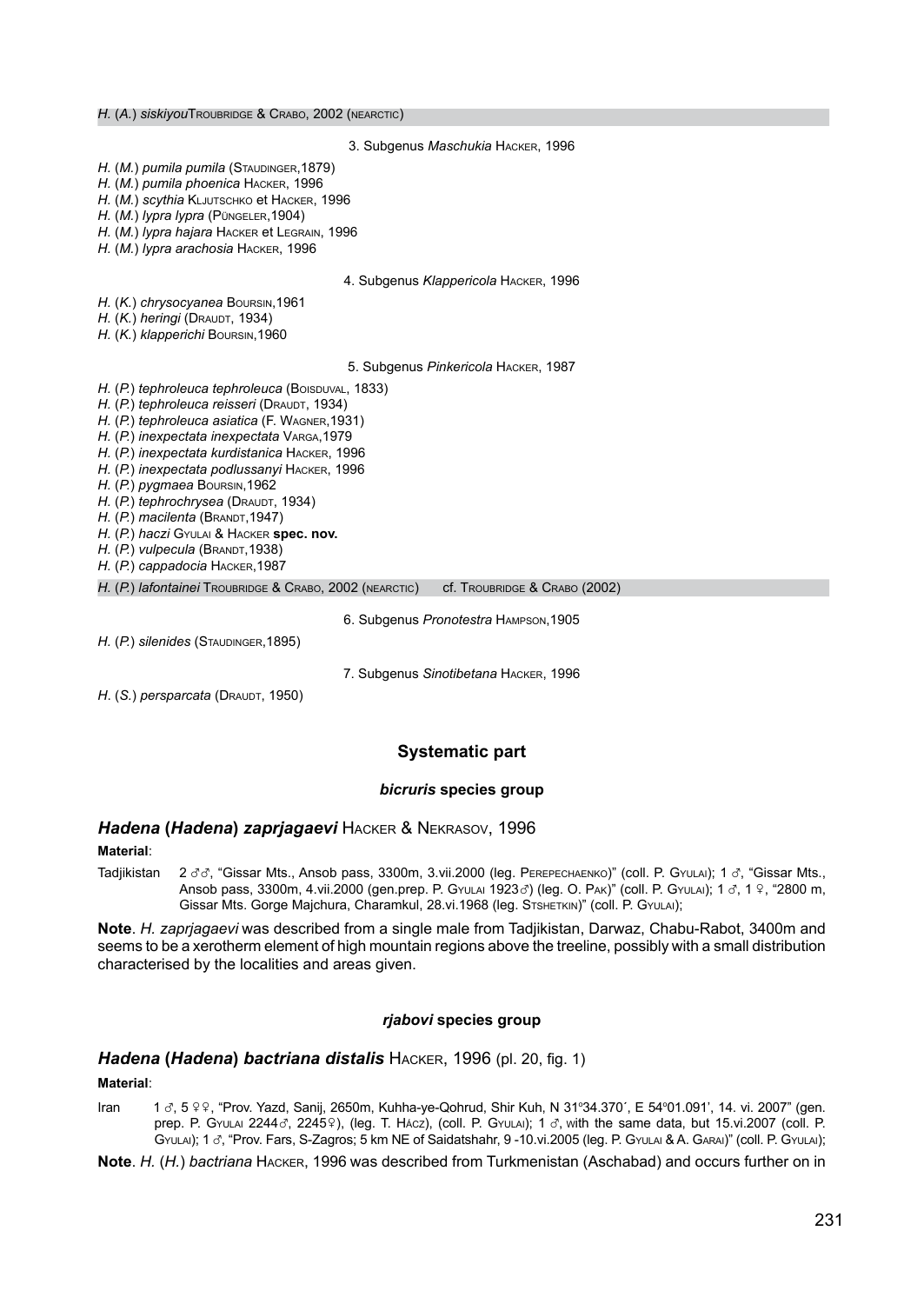NE Iran (Khorassan), and thence eastward to Afghanistan and northward to Usbekistan, Kyrgyzstan, Tadjikistan and SW China (Hacker, 1996; Lehmann & Bergmann, 2005). The only subspecies, *distalis* Hacker, 1996 was described from a single female from "SW Iran, 160 km n Shiraz, 1900m, Didegan", and inhabits high mountain chains in Central and Southwest Iran. (Figs 1, 2).

## *compta* **species group**

# *Hadena* (*Hadena*) *compta parthica* Gyulai & Hacker **subspec. nov.** (pl. 20, fig. 2)

#### **Type material**

Holotype: 9, "Iran, Prov. Khorassan, Kopet-dagh Mts., 40 km N of Qucan, 2000m, 4.-5.vi.2010 (gen.prep. P. Gyulai 35089) (leg. B. Benedek & T. Hácz)" (coll. P. Gyulai);

# **Paratypes**:

- 1 º. "Prov. Khorassan, Kopet-dagh Mts.,80 km NE of Qucan, 2000m, 14.-15.vi.2000 (leg. B. BENEDEK)" (coll. P. Gyulai); 1 º, "Prov. Khorasan, W Kopet-dagh Mts.,Garmob 800m, 1.-2.vi.1999 (leg. Hácz & Kőszegi)" (coll. P.  $Gy|_{A}$ a); 1  $\sigma$ , "Prov. Khorasan, Kopet-dagh Mts.,Piscale 29.iv-1.v.2000 (leg. K. Gaskó)" (coll. P. Gyulai); 5  $\sigma \sigma$ "Prov. Khorasan, Kopet-dagh Mts., 1200m, 50 km SW of Darregaz, 37°33'N, 58°38'E, 1.v.2001 leg. B. Benedek, G. Csorba)" (coll. P. Gyulai, G. Ronkay); 1 3, "Prov. Khorasan, Kopet-dagh Mts., 2200m, 70 km NE of Qucan, 37°27'N, 58°35'E, 12.v.2001 leg. B. BENEDEK, G. CSORBA)" (coll. G. RONKAY); 2 33, "Prov. Khorasan Razavi, Binaloud Shirbad, 3235m, 36°16'N, 59°04,18'E, 12.vii.2012 leg. M.M. Rabieh)" (coll. P. Gyulai);
- Turkmenistan all specimens listed by Hacker (1996: 82) under *H. compta armeriae* (Guenée, 1852) from Turkmenistan [Turkmenien] (all in HNHM, 2 coll. Speidel); 1 3, 4 9 9, "Kopet-dagh Mts., Dushak Mt., 37°54'N, 57°56'E, 1500m, 7-8.viii.1992 No. L 69 (leg. M. Няєвцау, Gy. LászLó, G. Ronkay" (coll. G. Ronkay); 2 33, "Kopet-dagh Mts., Dushak Mt., 37°57'N, 57°54'E, 2400m, 9-10.viii.1992 No. L 70 (leg. M. Hreblay, GY. László, G. Ronkay" (coll. G. RONKAY); 5 3 3 9 9, "Kopet-dagh Mts., Dushak Mt., 37°57'N, 57°54'E, 2400m, 6-8.vii.1992 No. L (сел. ст. ст. ст.)<br>64 (leg. Gy. Fábián, B. Herczig, A. Podlussány, Z. Varga)" (coll. G. Ronkay ); 1 ♂, "Kopet-dagh Mts., 800m, v. of Ipay-Kala, 15 km NW of Nochur, 38°15'N, 56°55'E, 26.vi.1992 No. L 58 (leg. Gy. Fábián, B. Herczig, A. PopLussány, Z. Varga)" (coll. G. Ronkay ); 2 33, "Kopet-dagh Mts., 1600m, 6 km S of Ipay-Kala, 15 km NW of Nochur, 38°17'N, 57°07'E, 16-23.viii.1992 No. L 74 (leg. M. Hreblay, GY. László, G. Ronkay)" (coll. G. Ronkay ; <sup>1</sup>x, "Kopet-dagh Mts., 10 km S of Ai Dere, 600-1000m, 38°14'N, 56°46'E, 27.vi.1992 No. L 59 (leg. Gy. Fábián, B. HERCZIG, A. PODLUSSÁNY, Z. VARGA)" (coll. G. RONKAY); 1 c', "Kopet-dagh Mts., Sayvana v.,1000m, cca. 5 km SW of Sayvana, 38°17'N, 56°50'E, 28.vi.1992 No. L 60 (leg. Gy. Fábián, B. Herczig, A. Podlussány, Z. Varga)" (coll. G. Ronkay ).

(gen.prep. P. GYULAI 3587c, 35889, 36039)

#### **Description**

H. compta ([DENIS & SCHIFFERMÜLLER], 1775) is one of the most common and widespread species of the genus und occurs across the Palaearctic from Spain and South England in the West to the Pacific Ocean, Japan and the Kuriles in the East (distribution map cf. Hacker, 1996: 83). Several subspecies have been described, among them *armeriae* (Guenée, 1852) from South Russia, *persica* (Schwingenschuss, 1939) from the North Iranian Elburs Mountains and *kashgaia* (Brandt, 1947) from South and Southwest Iran (Zagros Mountains).

The subspecies *parthica* described here was already figured by Hacker (1996, pl. B, fig. 18 - from Turkmenistan, Kopet Dagh). It is characterised by the following subspecific attributes:

- Size relatively large compared with that of the other subspecies;
- Apex of the forewing more pointed;
- Body and forewing upperside dark blackish; pale and dark beige area of the median field usually narrow, or in females even reduced to the centre. Reniform and orbicular stigmata of the same colour; the paler crosslines and other elements of the typical *H. compta* pattern are more faint;
- Hindwings dark brown-grey with paler base.

#### **Male genitalia** (fig. 4)

Genital capsule matching that of the other subspecies (cf. Hacker, 1996, figs 19-26). Terminal cornutus of the vesica slender, elongated, the vesica itself also slender and narrow (cf. Hacker, 1996, figs 26 c-h).

#### **Female genitalia** (fig. 3)

Remarkable the narrow posterior part of the bursa in comparison with that of the other subspecies (cf. Hacker, 1996, figs 19-26) long and relatively strongly sclerotised throughout; also the usually weakly sclerotised short ductus between antrum and posterior part of the bursa. The two signa of the bursa copulatrix are longer than in the other subspecies.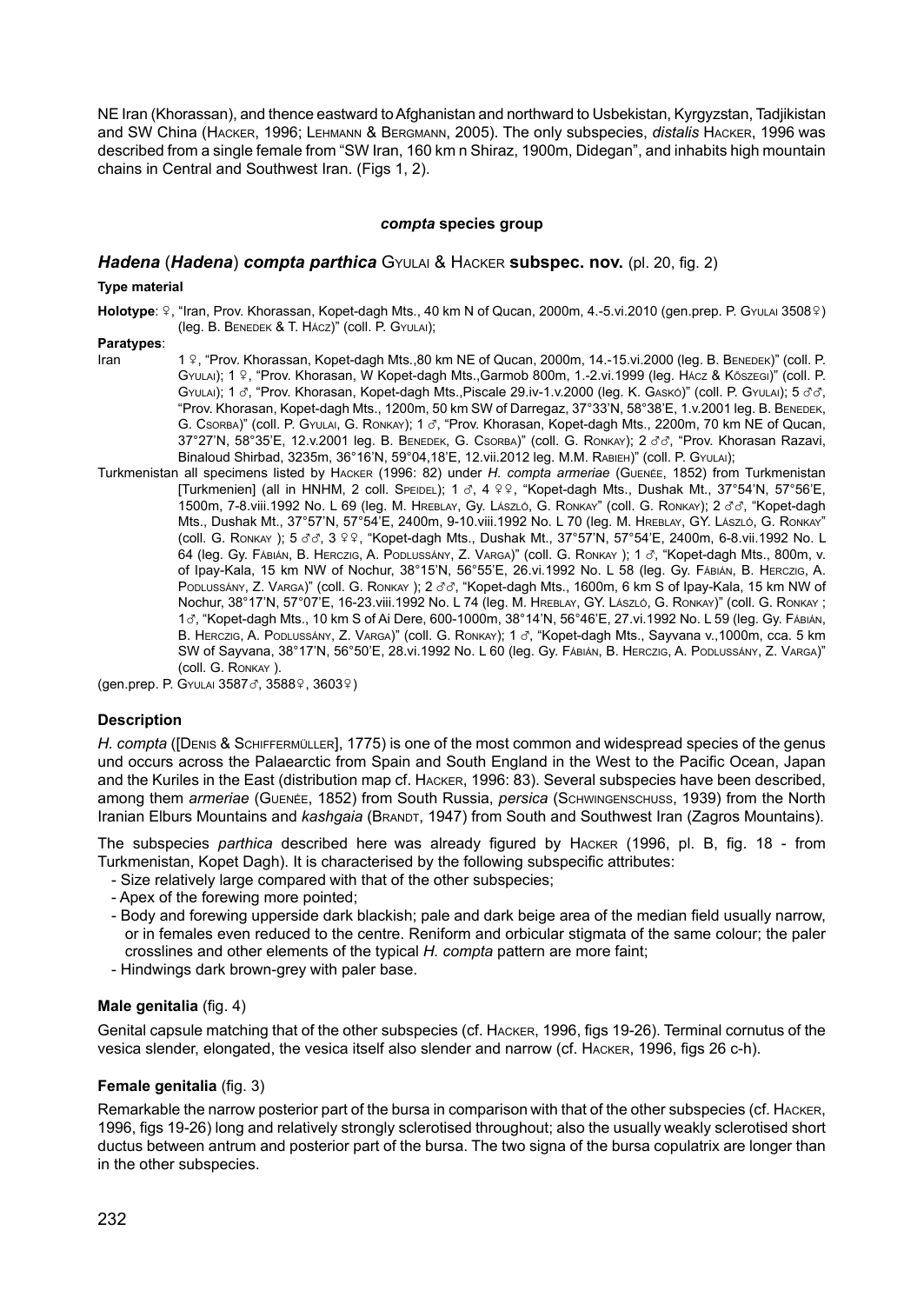## **Distribution**

The subspecies is restricted to the Kopet Dagh Mountain system in South Turkmenistan and North Iran and probably also the adjacent high mountain massifs in North Iran, such as the Binaloud Mts. and Ala Dagh, Khorasan.

## *Hadena* (*Hadena*) *phaeoscripta* Gyulai & Hacker **spec. nov.** (pl. 20, fig. 3)

#### **Type material**

Holotype: ?, "Iran, Prov. Yazd, Shirkuh Mts., 6 km NW of Taft-Allabad, 2200m, 10.-11.vi.2005 (gen.prep. H. HAcker 21858?) (leg. P. Gyulai & A. Garai)" (coll. P. Gyulai);

**Paratype:** 1 º. with the same data, (coll. P. Gyulai).

Locus typicus: Iran, Prov. Yazd, Shirkuh Mts., 6 km NW of Taft-Allabad, 2200m.

Derivatio nominis: The name of the species is derived from the Greek *phaeo=dusky* and the PPP of the Latin *scribere = to write, to paint*.

#### **Description**

Habitus and female genitalia of the type specimen do not match any of the known species. It is most like the Central Asian *H. cailinita*, but the characters of the female genitalia are too different for it to be a subspecies of that. It is also reminiscent of *H. drangiana*, decribed above from the Kuh-e-Khabir mountain range. Wingspan 26.0 mm. Antennae of female very shortly ciliate. Labial palps short, upturned.

Pattern and coloration similar to *H. cailinita* and less so to *Hadena magnifica* Hacker, 1996; generally more blurred and less rich in contrasts. Median field and stigmata also murky and less strongly contrasting as especially *H. cailinita*.

#### **Male genitalia**

Unknown.

#### **Female genitalia** (fig. 9)

Altogether strikingly long, especially the posterior part of the bursa copulatrix. Ovipositor comparable with that of *H. cailinita*, both pairs of apophyses long, slender. Bursa copulatrix anteriorly normal, membranous and with one signum in central position; posterior part heavily sclerotised and with a flat, but large and long appendix with strong sclerotisation. Ductus bursae constricted, antrum and ostium bursae rather narrow.

#### **Distribution**

At present only known from the type locality, the Shirkuh Mts., 6 km NW of Taft-Allabad, 2200m, in the Iranian Province Yazd.

The habitat is an *Artemisia* steppe, rich in *Silene* and *Iris* spp., in an isolated high mountain, surrounded by desert or semidesert. It is endangered by a newly opened mine.

# *Hadena* (*Hadena*) *drangiana* Gyulai & Hacker **spec. nov.** (pl. 20, fig. 4)

#### **Type material**

Holotype: 9, "Iran, Prov. Kerman, Kuh-e-Khabir, 2800m, 5.vii.2001 (gen.prep. P. GyuLAI 15279) (leg. S. NykL)" (coll. P. Gyulai);

Locus typicus: Iran, Prov. Kerman, Kuh-e-Khabir, 2800m.

Derivatio nominis: The name of the species refers to the ancient region Drangiana, a historical region of the Achaemenid and Old Persian Empire.

#### **Description**

Habitus similar to those of *H. naumanni* Hacker, 1996, described from NE Afghanistan (Badakhshan) and NW Pakistan (Garam Chasma) (figures cf. Hacker, 1996, pl. C, fig. 17; pl. D, fig. 1). Coloration generally slightly paler with whitish-beige tinge and relatively large pale area in the centre of the median field and in the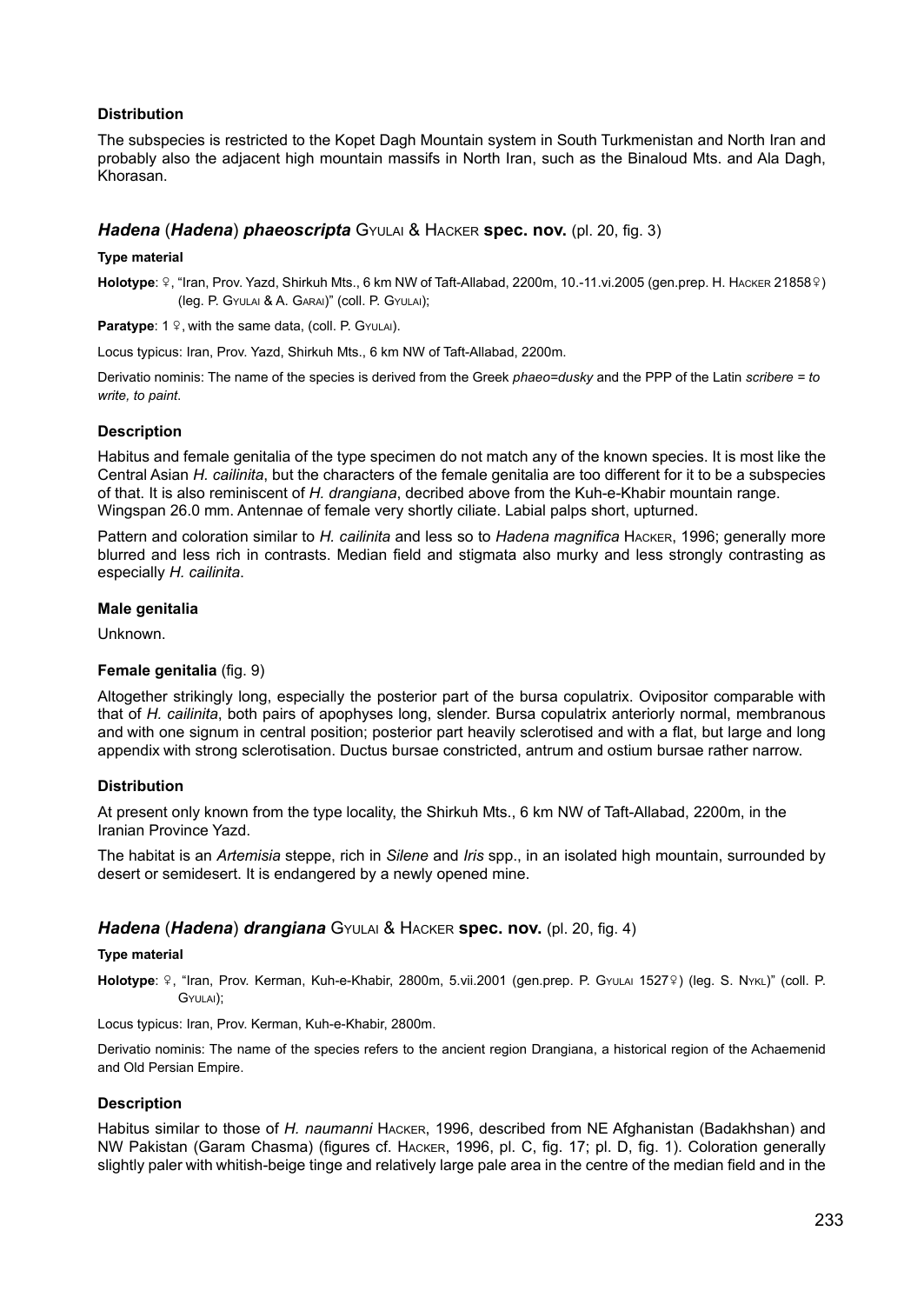large reniform stigma: hence also reminiscent of the Central Asian *H. cailinita* (DRAUDT, 1934). Labial palps short and thick, upturned. Antenna of the female filiform. Wingspan 29.0 mm.

## **Male genitalia**

Unknown.

## **Female genitalia** (fig. 5)

Of the general type of the *H. compta* species group and most like those of *H. naumanni* (figures cf. Hacker, 1996, figs 37 a, b). Apophyses posteriores as long and strong as in *H. naumanni*; apophyses anteriores longer. Antrum asymmetrical with dissimilar length of the heavily sclerotised lateral sections. Ductus bursae very short, inconspicuous, sclerotised. Bursa copulatrix altogether longer and more slender than in *H. naumanni*, anterior bursa sac smaller, posterioir part long with a long and strong lateral sclerotised crest which covers the full length of the posterioir part of the bursa. Bursa copulatrix posteriorly sclerotised with exception of a small anterior area.

## **Distribution**

At present only known from the type locality, a high mountain area in the Province Kerman in SE Iran. The Kuh-e-Khabir montain range is an elevation standing high above the surrounding area with small summit area, steep slopes and local relief of 3000 metres or more.

# *Hadena* **(***Hadena***)** *sogdiana* Hacker, 1996 (pl. 20, fig. 5)

#### **Material**:

Kyrgyzstan 2 º º, Transalai Mts., Nura, 3100m, 30.vii.1996 (gen.prep. P. GyuLAI 1328º) (leg. LukHTANOV) " (coll. P. GyuLAI); 1  $\sigma$ , Alai Range, 3500m, Tengizbai river, vii 1997 (gen.prep. P. GYULAI 1597 $\sigma$ ) (leg. S. Toropov) " (coll. P. GYULAI);

**Note**. The females from Nura are unusually large, but apart from the size, the genitalia agree with those of *H. sogdiana*. The species is widespread from North Afghanistan and North Pakistan in the south to North Kyrgyzstan (Issy kul) in the north.

#### *confusa* **species group**

## *Hadena* **(***Hadena***)** *pseudodealbata* Hacker, 1996 (pl. 20, figs 6, 7)

#### **Material**:

Ukraine 5 & 3, 1 º, Lugansk region, Provalskaya Steppe reserve, 3.vi.2002 (gen.prep. P. GYULAI 1730 &, 1748 &)" (coll. P. Gyulai);

**Note**. The specimens resemble the Central and Eastern Palaearctic *H. variolata dealbata* (STAUDINGER, 1892). *H. pseudodealbata* was described from the Caucasian/Transcaucasian Region. The westernmost populations of *H. variolata* (Smith, 1888) were reported from the southern Ural Mountains (Nupponen & Fibiger, 2006). (Figs 6, 7).

#### *humilis* **species group**

## *Hadena* **(***Hadena***)** *adriana* (Schawerda,1921) (pl. 20, fig. 8)

#### **Material**:

Bulgaria "1 º, Black Sea, Coast E of Kavarna, Cape Kaliakra, 16.v.2010 (gen.prep. H. HACKER 21855º) (leg. B. BENEDEK)" (COll. P. GYULAI); 1 º, Black Sea coast, Kaliakra, 15.vi.2012 (leg. P. GYULAI & A. GARAI)" (COll. P. Gyulai);

**Note**. Both of these females are unusually pale with whitish-ochreous ground colour on forewing and body hair. New record for the fauna of Bulgaria (cf. BESHKOV, 2000; HACKER et al., 2002); already known from the Mediterranean Basin and Crimea. (Fig. 8).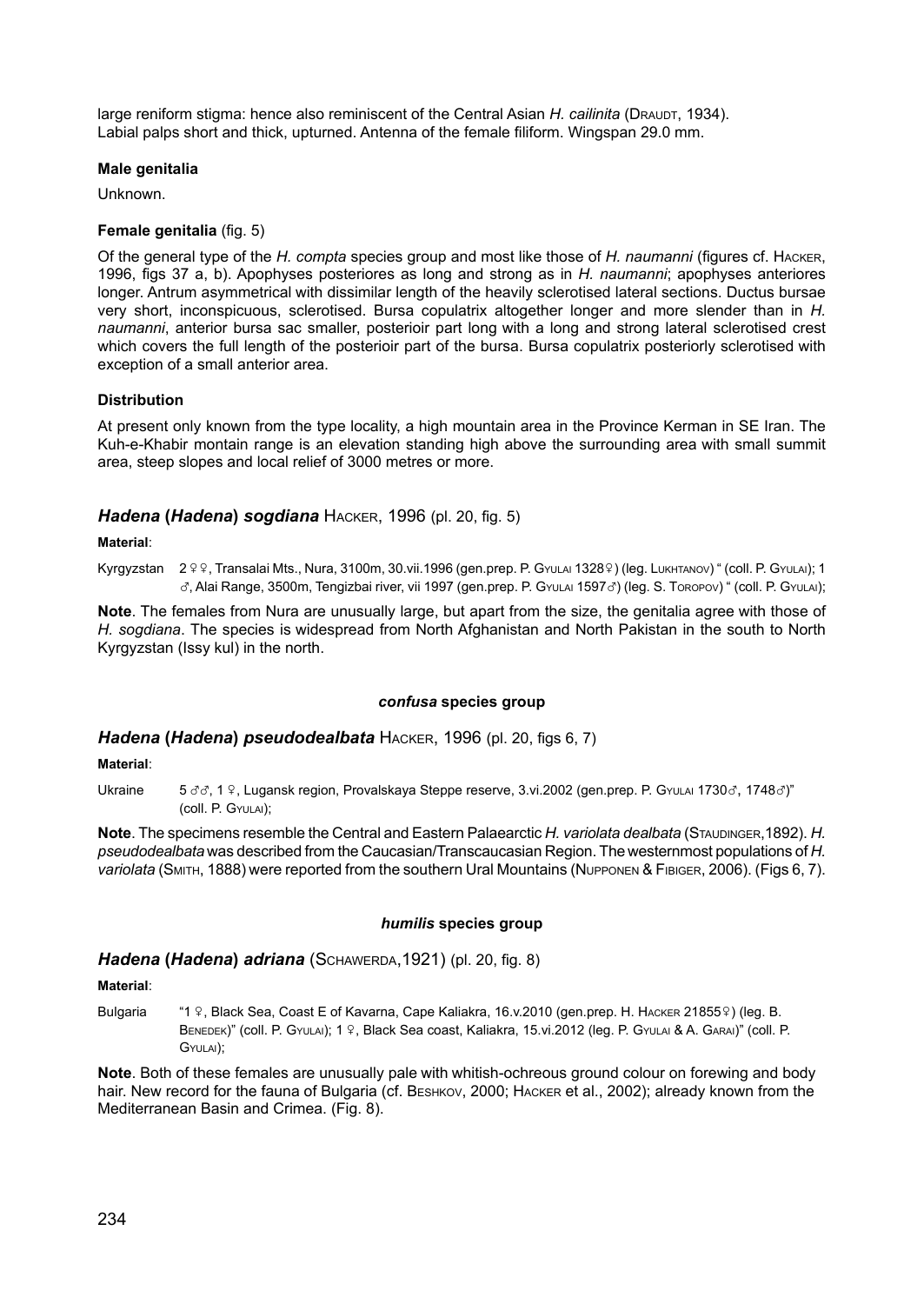## *Hadena* (*Hadena*) *mediana* Gyulai & Hacker **spec. nov.** (pl. 20, figs 9, 10)

#### **Type material**

- Holotype: ♂, "Iran, Prov. Isfahan, Fereydun Shahr, Kuhhá-ye-Zagros, 2700m, N 32°55.260', E 50° 06.645', 10.-11.vi.2007 (gen.prep. P. Gyulai 22473) (leg. T. Hácz)" (coll. P. Gyulai);
- **Paratypes**: 4 33, 16 99, "Iran, Prov. Isfahan, Fereydun Shahr, Kuhhá-ye-Zagros, 2700m, N 32°55.260', E 50° 06.645', 10.-11. vi. 2007" (gen.prep. P. Gyulai 22289, 35049, 3375c, 3575c) (leg. T. Hácz)" (coll. P. Gyulai); 2 c3, "Iran, Prov. Esfahan, Fereydun Shahr, 3000m, 15.-17.vi.2010 (leg. B. BENEDEK, T. Hácz)" (coll. P. GYULAI);

Locus typicus: Iran, Prov. Isfahan, Fereydun Shahr, Kuhhá-ye-Zagros, 2700m.

Derivatio nominis: The name of the species refers to the ancient Median Empire, one of the most important powers of the ancient Near East of the late 2nd millenium BCE to the 7th century BCE,

## **Description**

*H. mediana* is the sister species of *H. cavalla* Pinker, 1980 which occurs further west in Asia Minor. It has closest resemblance to members of the *clara* species group such as *H. pseudoclara* Hacker, 1996 or *H. clara gladys* (Wiltshire, 1947), less to *H. cavalla*, which is much richer in contrast between the pale whitish-beige ground colour and the partly deep dark-grey basal and subterminal fields.

Wingspan 25 to 26 mm. Labial palps short, upturned. Antennae of the males shortly ciliate, those of the females filiform. Ground colour a pale slate-grey mixed with pale beige; median field, reniform and orbicular stigmata and subterminal fascia pale beige, the stigmata greyish filled. All markings and to some extent the whole pattern and coloration somewhat blurred. Hindwings of both sexes unicolorous greyish.

#### **Male genitalia** (fig. 12)

Valva and appendages similar to those of *H. cavalla*, posterior part of the apical process of the sacculus of the newly described species absent, but present in *H. cavalla* (cf. figures by Hacker, 1996, 70a-g). Aedeagus with the typical medial diverticulum, the strong single cornutus and the bundle of small cornuti comparable with those of *H. cavalla.*

#### **Female genitalia** (figs 10, 11)

Compared with those of *H. cavalla*, posterior and narrower part of the bursa copulatrix more strongly sclerotised, also the usually two long sclerotised crests and the short ductus bursae.

#### **Distribution**

*H. mediana* occurs in the high areas of 2700 to 3000 m. of the Fereydun Shahr in the Central Iranian Prov. Isfahan, far away from the geographic range of *H. cavalla* which is known from the eastern part of Asia Minor and the adjacent southern Transcaucasia (Hacker, 1996). In Iran *H. cavalla* has been recorded southernmost in the northern Zagros, Prov. Hamadan.

#### *vulcanica/ melanochroa* **species group**

## *Hadena* (*Hadena*) *chrysographa ferruginata* Gyulai & Hacker **subspec. nov.** (pl. 20, fig. 11)

#### **Type material**

Holotype:  $\sigma$ , Iran, "Prov. Zanjan, Talas Mts., 5 km W of Sorkhed Dizaj, 2000m, 30.iv.2000 (gen.prep. P. GyuLAI 1501 $\sigma$ ) (leg. B. BENEDEK)" (COII. P. GYULAI);

**Paratypes**: 5  $\sigma\sigma$ , 1 º "Iran, Prov. Zangan, Tarom v., 20 km NE of Zanjan, 2330m, 13-14. Vi. 2005 (leg. P. Gyulai & A. Garai), (coll. P. Gyulai); 2 xx, "Prov. Zangan, Zangan, 1800-2000m, 6.-7./10.-11.vi.1999 (leg. T. Hácz & G. Kőszegi)", (coll. P. Gyulai); 1 x, "Prov. Zanjan, Sendan Mts., Zanjan, 2100 m, 16-18.vi.2007 (leg. T. Hácz & G. Kőszegi)" .<br>(coll. P. GYULAI); 1 ♂, "Prov. Zanjan, Sendan Mts, 30 km NE of Zanjan, N 36º42', E 48º 45', 2200m, 17.v.2001 (leg. B. BENEDEK, G. Csorea)" (coll. P. GyuLai); 2  $\sigma\sigma$ , "Prov. Hamadan, 5 km SW of Avadj pass to Razan, 2500m, 1-2.vi.2005 (leg. P. Gyulai & A. GARAI)" (coll. P. Gyulai); 1 3, "Prov. Zanjan, Sendan Mts., 50 km NE of Zanjan, 2200m, 10.vi.2010 (leg. B. Benedek, T. Hácz)" (coll. P. Gyulai);

Locus typicus: Iran, Prov. Zanjan, Talas Mts., 5 km W of Sorkhed Dizaj, 2000m.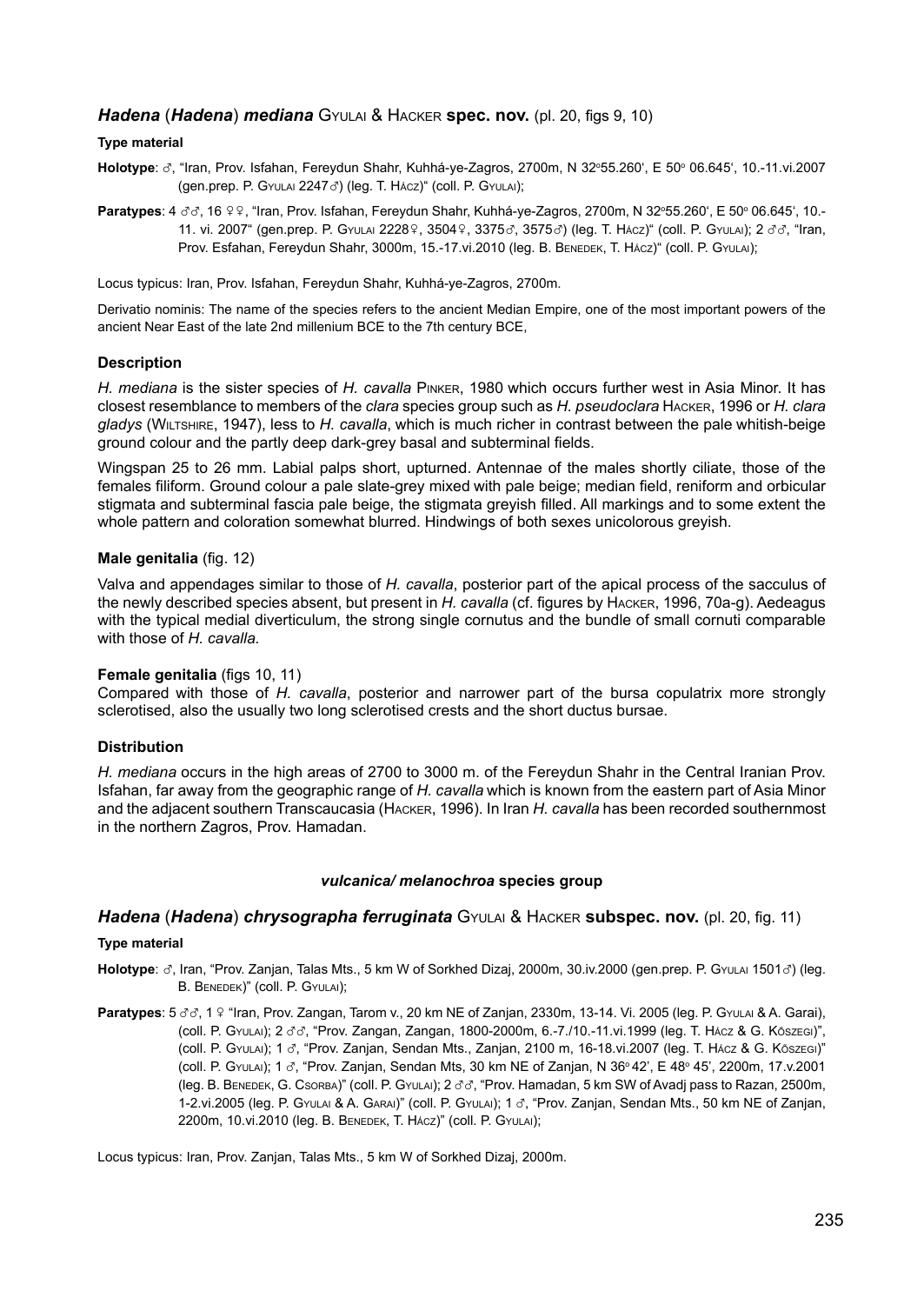Derivatio nominis: The name of the subspecies is derived from the Latin *ferrugineus* = *dark, rusty*, which points to its general coloration.

## **Diagnosis and description**

The nominotypical *H. chrysographa* Hacker, 1996 was described from the Eastern Turkish Prov. Agri (Sarican) and occurs according to Hacker (1996) in the easternmost part of Asia Minor, northern Azerbaijan and the adjacent Armenia. The subspecies *ferruginata* described here ranges further east in the Iranian provinces Zanjan and Hamadan and probably also elswhere around. Compared with the nominotypical coloration and pattern (cf. Hacker, 1996, pl. G, figs 16, 17) the general impression is more homogenous and markedly less chromatic, the stigmata are distinctly smaller and scarcely orange encircled; crosslines also more inconspicuous.

The characters of the male genitalia of the two subspecies more or less correspond, especially distinct at the distal process of the sacculus which is saddle-shaped and shifted towards the posterior tip of the sacculus - a specific feature of H. *chrysographa*. (Fig. 13).

## *Hadena* (*Hadena*) *finitima* Hacker, 1996 (pl. 20, fig. 12)

#### **Material**:

Iran 1 8, "Qohrûd, 2700-2900m, 29°05'N, 57°33'E, 4.-6.VI.2005 (gen.prep. H. HACKER 218508) (leg. J. KLIR)" (coll. P. Gyulai);

Note. *H. finitima* was described from lower and middle heights of the Kopet Dagh Mountains in Turkmenistan and until now was only recorded there. New species for the fauna of Iran. (Fig. 14).

## *Hadena* **(***Hadena***)** *gyulaii* Hacker, 1996

**Note**. *Hadena telengita* Volynkin, 2012, descibed from the Russian Altai Republic (Ulagan district), resembles strongly *H. gyulaii*, described also from the Altai. The habitus of the holotypes of each (Hacker, 1996, pl. H, fig. 14; Volynkin, 2012, pl. 3, fig. 8) and the female genitalia (Hacker, 1996, figs 102 a, b; Volynkin, 2012, pl. 34, figs 1, 5) are more or less alike. The outside the posterior part of the bursa copulatrix of *H. telengita* seems to be larger and more heavily sclerotised., but more material, also of the other sex, is needed before a clear statement about the taxonomic status of *H. telengita* can be made.

## *Hadena* **(***Hadena***)** *dsungarica* Hacker, 1996

**Note**. *H. dsungarica* was described from males from Zaijsan (Saisan)/Kazachstan. Volynkin (2012) reported the species from the Russian Altai Republic (Ulagan district) and figured the hitherto unknown female genitalia (pl. 34, fig. 4). *H. dsungarica* is closely related to *H.* (*H.*) *gyulaii* Hacker, 1996, described from Mongolia.

## *Hadena* (*Hadena*) *karagaia karagaia* (Bang-Haas, 1912) (pl. 20, fig. 13)

## **Material**:

Kazakhstan 1 3, "prov. Almaty, Altyn-Emel Mts., Altyn-Emel-Pass, 1700m, 44°11'N, 78°30'E, 23.vii.2009 (gen.prep. P. GYULAI 2350c<sup>3</sup>) (leg. B. BENEDEK)" (coll. P. GYULAI); 1 º, "prov. Almaty, Zailiskiy Alatau, 15 km S of Issyk, Issyk Lake, 1700m, 43°14'N, 77°28'E, 13.vii.2009 (gen.prep. P. Gyulai 23409) (leg. В. Велерек)" (coll. P. Gyulai); 1  $\sigma$ , "Karatau, 600m, 27.iv.2000 (gen.prep. P. GyuLAI 1728 $\sigma$ ) (leg. A. SALDAITIS)" (coll. P. GyuLAI); 1 º, "Keles river,  $300$ m,  $18. v.2000$  (gen.prep. P. Gyulai  $3507$  ) (leg. A. Saldaitis)" (coll. P. Gyulai);  $1 \text{ d}$ ,  $1 \text{ }$ , "Tehymkent reg., Karatau Mts., Kentau, 600m, 13.v.1994 (gen.prep. P. Gyulai 1732c, 19249) (leg. I. Pljutsh)" (coll. P. Gyulai);

**Note**. New for the fauna of Kazakhstan.

# *Hadena* (*Hadena*) *karagaia longiqua* Gyulai & Hacker **subspec. nov.** (pl. 20, fig. 14)

# **Type material**

Holotype: 9, "Iran, Prov. Zanjan, Zangan, 1800-2000m, 6.-7./10.-11.vi.1999 (gen.prep. H. HAcker 218689) (leg. T. Hácz & G. Köszegi)" (coll. P. Gyulai);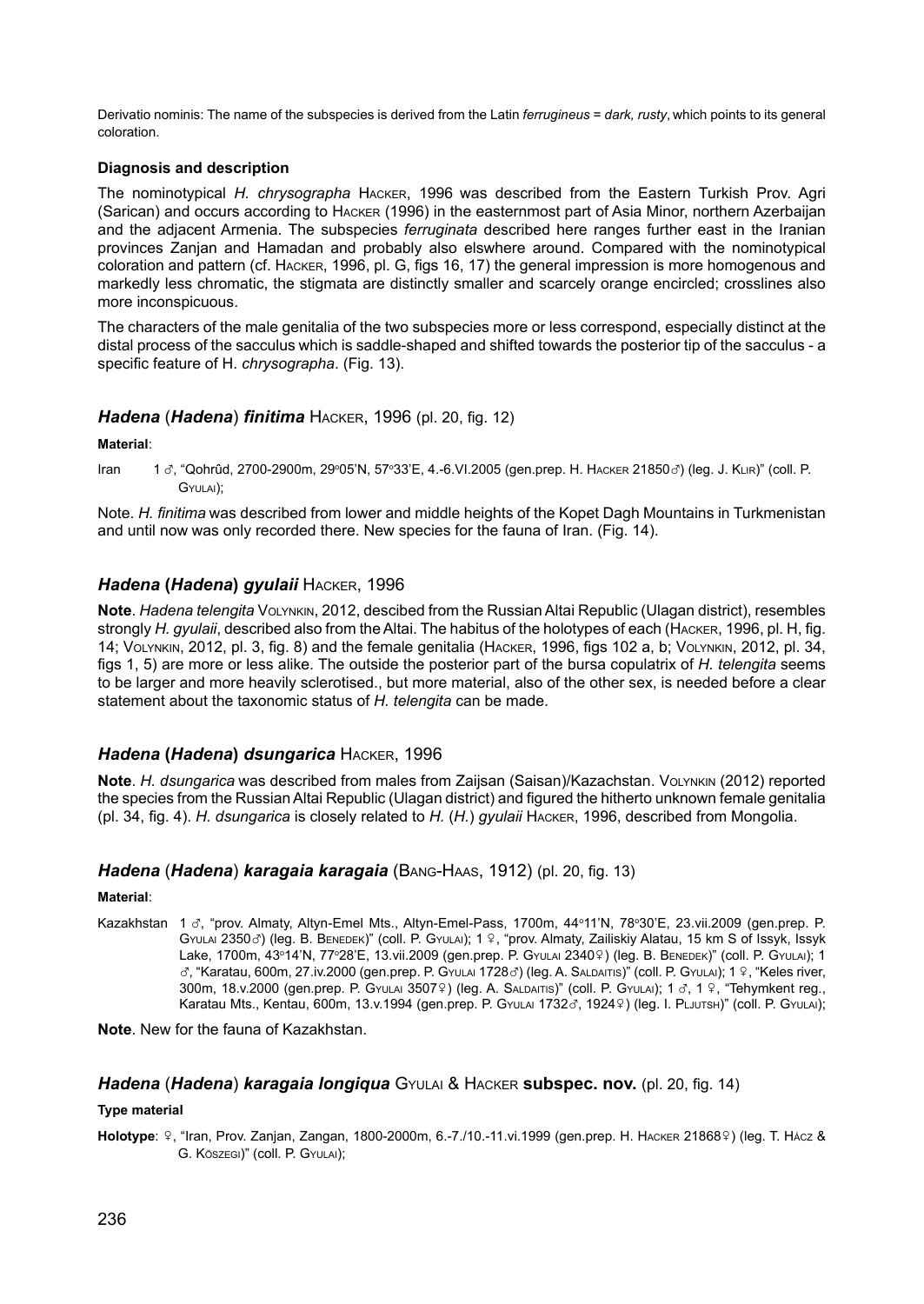Paratype: 1 o<sup>n</sup> "Iran, Prov. Kordestan, Mts. Zagros, Askaran, 1365m, 35°05.088'N, 46°54.237'E, 7-8.vi. 2008 (gen.prep. H. HACKER 21860 c') (leg. T. HÁCZ, K. SZÉKELY & K. Vig)" (coll. P. GYULAI);

Locus typicus: Iran, Prov. Zanjan, Zangan, 1800-2000m.

Derivatio nominis: The name of the subspecies is derived from the Latin *longiquus* = *remote, apart, off*, which indicates the geographic isolation of this taxon.

#### **Description**

*H. karagaia* (Bang-Haas, 1912) was hitherto interpreted as a Central Asian species with distribution from Afghanistan to North Pakistan and North India (in the South) and Kazakhstan and SW China (in the North). The populations reported here from the Central Iranian provinces Zanjan and Kordestan extend the known distribution markedly westward.

The subspecies *longiqua* described here shows the typical pattern of *H. karagaia*, but the coloration is even darker and more dusky and monotonous , somewhat reminiscent of *H. fibigeri* Hacker, 1996, which belongs to the *H. montana* species-group. The coloration of *H. karagaia* usually includes orange elements, especially at the bordure of the stigmata and orange tinges in the basal and subterminal fields. This orange tinge is lacking in the western subspecies.

Wingspan 25 to 26 mm, distinctly smaller than that of the eastern subspecies. Labial palps short, upturned. Antennae of male shortly ciliate, those of female filiform.

#### **Male and genitalia** (fig. 15)

More or less corresponding with those of the three described eastern subspecies.

#### **Female genitalia** (fig. 16)

Differentiated from those of the three described eastern subspecies in the following respects:

- Antrum more or less symmetrical, weakly sclerotised; that of *H. karagaia* heavily sclerotised and laterally of different length;
- Anterior bursa sac with three signa distributed around the surface, in *H. karagaia* one throughout.

Nevertheless the taxon *longiqua* is described in subspecific rank, because the characters of the widely distributed *H. karagaia* show some variation within its huge range.

#### **Distribution**

At present only known from the two Central Iranian localities.

### *Hadena* (*Hadena*) *karagaia extincta* Hacker, 1996 (pl. 20, figs 15, 16)

## **Material**:

Tadjikistan 1 ♂, "Pamir Mts., Rushan, 3400m, 11.-20.viii.1998 (gen.prep. P. GyuLai 1283♂) (leg. Gurko) " (coll. P. GyuLai);<br>Iran 1 ♂ "Prov. Golestan East Elburs Mts. Khosvelag 2100m 3 vi 2010 (gen.prep. P. GyuLai 2810♂) ( 1  $\sigma$ , "Prov. Golestan, East Elburs Mts., Khosyelaq, 2100m, 3.vi.2010 (gen.prep. P. Gyulai 2810 $\sigma$ ) (leg. B. BENEDEK & T. HÁCZ) " (COII. P. GYULAI);

**Note.** The male genitalia of both specimens listed correspond more or less to those of nominotypical *H. karagaia*, although their habitus is very unlike that of this widespread species, originally described from Kyrgyzstan. Like the specimens from Central Iran, here described as *H. karagaia* subspecies *longiqua*, they look so different from nominotypical *H. karagaia* that their conspecificity is hard to imagine. described Lacking the females which sometimes show more useful genitalia characters, the final assignment of these specimens remains open; the assignment made here is tentative (cf. also under the following species). (Fig. 17).

### *Hadena* (*Hadena*) *subflavescens* Gyulai & Hacker **spec. nov.** (pl. 20, fig. 17)

#### **Type material**

Holotype: 9, "Uzbekistan, Kamasha district, Kashkardarya area, 2100m, Maidanak, 3.-10.vii.2005 (gen.prep. P. GyuLAI 2243 w) (leg. Gurko)" (coll. P. Gyulai);

Paratypes: 1 º, "Uzbekistan, Kamasha district, Kashkardarya area, 2100m, Maidanak, 3.-10.vii.2005 (leg. Gurko)" (coll. P. Gyulai);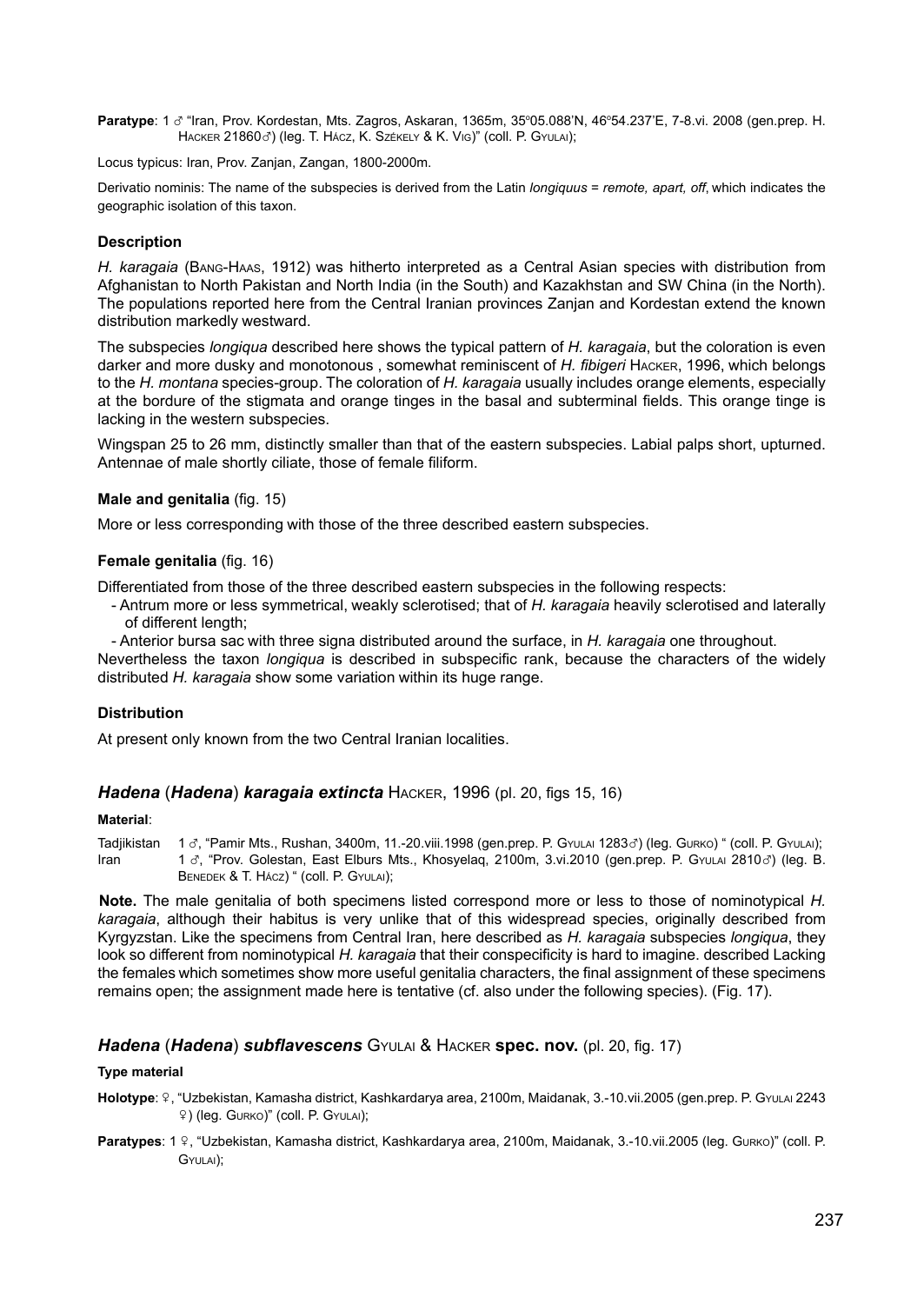Locus typicus: Uzbekistan, Kamasha district, Kashkardarya area, 2100m, Maidanak.

Derivatio nominis: The name of the species is derived from the Latin *subflavus* = *yellowish,* x*anthous* and Latin adjectival suffix *escens* meaning "becoming".

#### **Description**

*H. subflavescens* is clearly related to *H. karagaia* and *H. canescens* but differs conspicuously in habitus, which has some resemblance to very pale specimens of *H. purpurea* Hacker, 1996, which belongs to the *H. montana* species-group. The specimen from Iran, Golestan listed provisionally as *H. karagaia* subsp. *extincta* might be conspecific with *H. subflavescens*, which they resemble closely in habitus. However, the two sexes originate from different localities some distance apart, and certain the assignment of the male remains unanswered.

Wingspan of the holotype 31 mm. Labial palps extremely short, upturned. Antennae of female very shortly and finely ciliate.

Habitus most like that of *H. purpurea*, ground colour a mixture of pale beige, orange and grey-olive. Forewing pattern only slightly contrasting, especially median field scarcely paler than the ground colour. All crosslines present and relatively strongly zigzagged. Reniform and orbicular stigmata large. Hindwings of the ground colour, bases slightly paler.

#### **Male genitalia**

Unknown.

#### **Female genitalia** (fig. 18)

Apophyses posteriores very long. 8th segment extremely long, distinctly longer than in any other species of the *vulcanica/ melanochroa* species group, comparable with that of the *Hadena* species with extremely long ovipositor in the l*uteocincta* species group such as *H. persimilis* Hacker, 1996 and *H. femina* Hacker, 1996. Apophyses anteriores also long. Antrum broad, asymmetrical, anterior part even more strongly sclerotised than the posterior part. Bursa copulatrix also elongated, anterior part saccate, membranous and with a single signum in central position. Posterior 3/4 of the bursa copulatrix sclerotized, including two long and even more strongly sclerotised crests, anterior 1/4 membranous.

#### **Distribution**

At present only known from the type locality in Uzbekistan.

#### *Hadena* **(***Hadena***)** *canescens* (Brandt, 1947)

#### **Material**:

Tadjikistan 1 3, 2 º º, W. Pamir, Rushan, 3400m, 10.-20.viii.1998 (gen.prep. P. GyuLAI 3506º) (leg. Gurko)" (coll. P. Gyulai);

**Note**. *H. canescens* occurs from Central, North Afghanistan and Tadjikistan (ssp. *canescens*) eastward to North Pakistan (ssp. *hunza* Hacker, 1996) and Northwest India (ssp. *pura* Hacker, 1996).

## *luteocincta* **species group**

#### *Hadena* **(***Hadena***)** *luteocincta luteocincta* (Rambur, 1834) (pl. 20, fig. 18)

**Material**:

Romania 1 3, Transylvania, Kököz, 16.vii.1984 (gen.prep. P. Gyulai 22273) (leg. I. Juhász)" (coll. P. Gyulai);

**Note**. The species is still unreported from Romania (Hacker, 1996; Rakosy, 1996; Rakosy et al., 2003). (Fig. 19).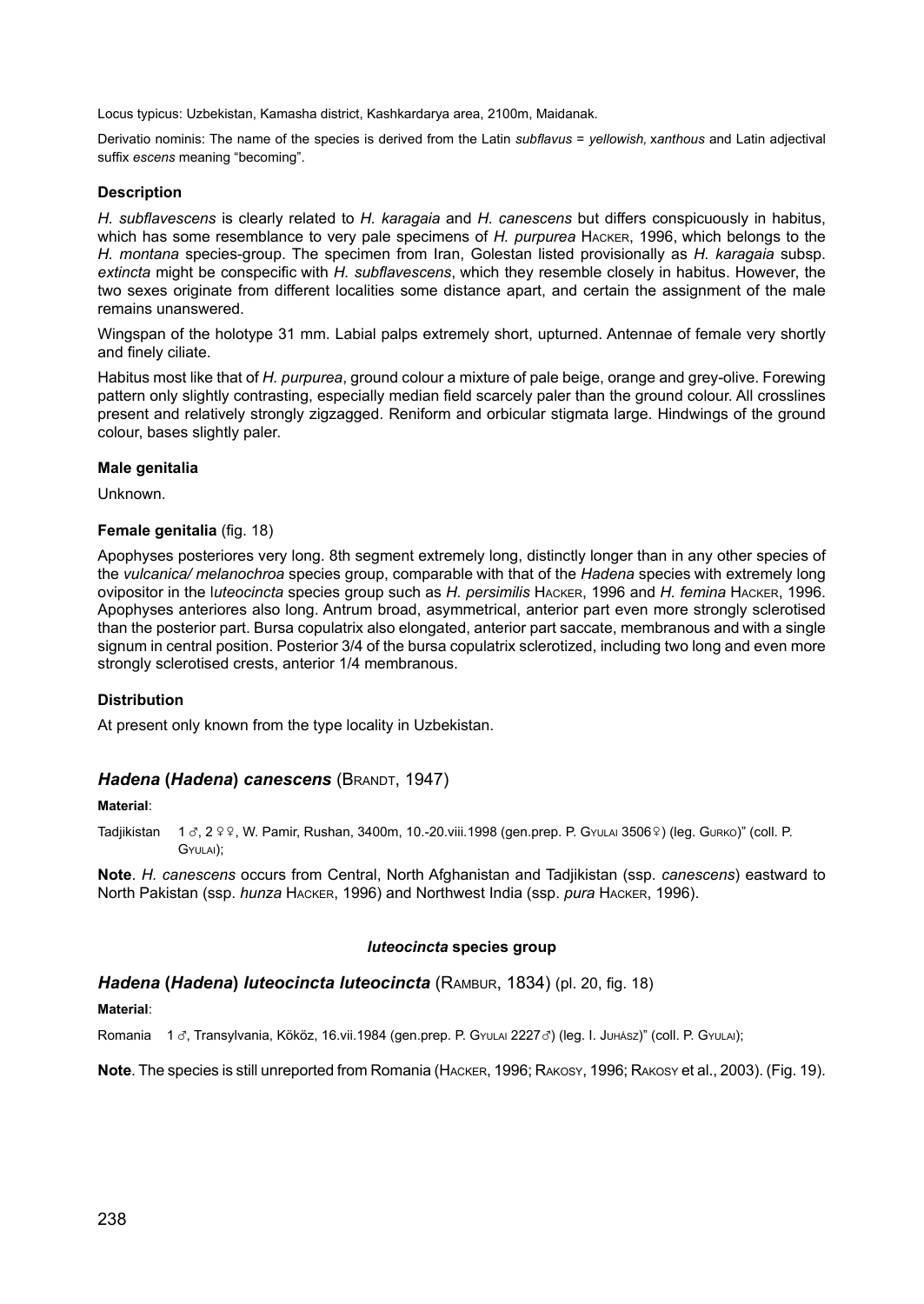## *Hadena* **(***Hadena***)** *femina* Hacker, 1996 (pl. 21, fig. 1)

**Material**:

Iran 1 &, Prov. Hamadan, Kuh-e Alvand, 2800-3000m, 5.-6.viii.2001 (gen.prep. P. GyuLAI 1488&) (leg. S. Nykl) " (coll. P. Gyulai); 1  $\sigma$ , "Elburs Mts., 10 km S od Semsak, Deezin, 2000m, 11.vii.2000 (gen.prep. H. HACKER 21838 $\sigma$ ) (leg. B. Benedek)" (coll. P. Gyulai); <sup>1</sup> x, "Khorassan, Kopet Dagh, Quchan, 2000m, 10.vii.2005 (gen.prep. H. HACKER 21839c<sup>3</sup>) (leg. T. HÁCZ, PETRÁNY & JUHÁSZ)" (COII. P. GYULAI);

**Note**. To date only known from eastern Turkey, the Caucasian/Transcaucasian region, the Kopet Dagh in Turkmenistan and the Elburs Mountains in North Iran. (Fig. 20),

#### *staudingeri* **species group**

## *Hadena* **(***Hadena***)** *draudti draudti* (Brandt,1938)

#### **Material**:

Iran 1 x, "Prov. Hamadan Avadj pass, 2400m, near Razan, 6-7.ix.2000, light trap (leg. P. Gyulai & A. Garai)" (coll. P. Gyulai);

## *Hadena* **(***Hadena***)** *mesolampra* (Brandt,1938)

#### **Material**:

Iran 3 3 x 1 º, "Prov. Boverahmad-va- Kohgiluyeh, SE- Zagros, 3000m, Kuh-e-Dena, n. Bijan pass, 6 km N of Sisakht; 13-14.vii.2010 (leg. P. Gyulai & A. Garai)" (coll. P. Gyulai); 1 d, "Prov. Boyerahmad, Zagros Mts., Yasuj, 2500m, 7-8. vii. 2006 (leg.T. Hácz)" (coll. P. Gyulai); 1 º, "Prov. Buyer Ahmad, Zagros Mts., Yasug, 2400m, 28-30.vi.2005 (leg.T. Hácz, Juhász, Petrányi)" (coll. P. Gyulai); 1 3, "Prov. Fars, Zagros Mts., Komehr, 2900m, 29.vi.2005 (leg. Hácz, Juhász, PETRÁNYI)" (coll. P. GyuLAI); 1 3, "Prov. Fars, Zagros Mts., Küh-e-Barm Firuz, between Yasuj and Ardakan, 2500-3000m, 4-6.vii.2000 (leg. B. BENEDEK)" (coll. P. GYULAI);

## *clara* **species group**

#### *Hadena* (*Hadena*) *pyrrhotatos* Gyulai & Hacker **spec. nov.** (pl. 21, figs 2, 3)

#### **Type material**

- Holotype: ♂, "Iran, Prov. Isfahan, Fereydun Shahr, Kuhhá-ye-Zagros, 2700m, N 32°55.260', E 50° 06.645', 10.-11.vi.2007 (gen.prep. P. Gyulai <sup>2233</sup>x) (leg. T. Hácz) " (coll. P. Gyulai);
- Paratypes: 3 33, 5 99, "Iran, Prov. Isfahan, Fereydun Shahr, Kuhhá-ye-Zagros, 2700m, N 32°55.260', E 50° 06.645', 10.-12.vi.2007 (gen.prep. P. Gyulai 22349) (leg. T. Hácz) " (coll. P. Gyulai); ); 1 3, 2 9 9, "Iran, Prov. Esfahan, Fereydun Shahr, 3000m, 15.-17.vi.2010 (leg. B. BENEDEK, T. HÁCZ)" (COll. P. GYULAI);

Locus typicus: Iran, Prov. Isfahan, Fereydun Shahr, Kuhhá-ye-Zagros, 2700m.

Derivatio nominis: The name of the species is derived from the Greek *pyrrho = reddish orange* and the Greek superlative ending *tatos*, which refers to coloration and size.

#### **Diagnosis and description**

H. pyrrhotatos is the sister species of *H. cimelia* (BRANDT, 1938) which was described from the Iranian Prov. Fars. According to Hacker (1996) and Ebert & Hacker (2002) *H. cimelia* is resticted to the SW Iranian Zagros mountain chains. Although the male genitalia of the newly described species are very similar to those of *H. cimelia*, the female genitalia are strikingly different.

Wingspan 29 to 32 mm. Labial palps short, upturned. Antennae of male ciliate, those of female filiform. *H. pyrrhotatos* is superficially separable from *H. cimelia* by the elongated forewing apex, which is very conspicuous in the females, and the rather orange ground colour of the forewing with more or less distinctive ante- and postmedial fascia. *H. pyrrhotatos* is reminescent of the sympatric *H. mediana*, described above, with somewhat larger size, broader beige median field and paler basal area of the hindwings. Ground colour as in *H. mediana*, but with a faint orange tinge.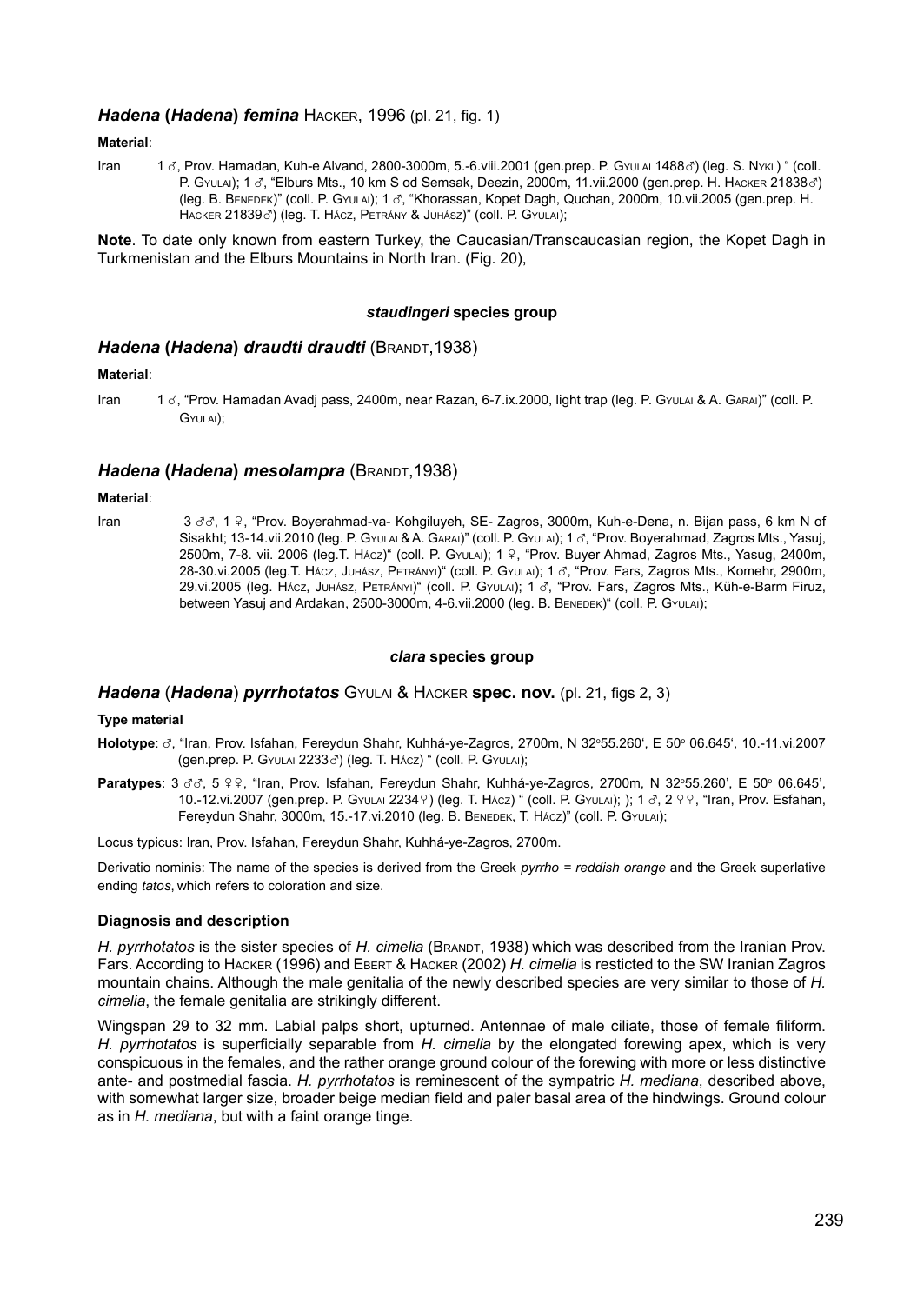## **Male genitalia** (fig. 21)

Valva and appendages and especially the everted vesica very similar to those of *H. cimelia* (cf. Hacker, 1996, figs 184a, b).

# **Female genitalia** (fig. 22)

The female genitalia of *H. cimelia* are figured by Hacker (1996, figs 184c); those of *H. pyrrhotatos* are very unlike in nearly all respects: 8th segment and apophyses much more slender and longer, together with the antrum, ductus bursae and the two parts of the bursa copulatrix. Bursa copulatrix heavily sclerotized posteriorly anterior ¼ membranous; anterior bursa sac elongated.

## **Distribution**

Known from the upper heights of the Iranian Zagros Mountains near the town Fereydun Shar.

## *Hadena* (*Hadena*) *pseudoclara levantina* Gyulai & Hacker **subspec. nov.** (pl. 21, figs 4, 5)

#### **Type material**

- **Holotype**: ♂, "Syria, Prov. Damascus, 4 km NE of Bloudan, N 33°46.142', E 36° 09.856', 2227m, 5.-7.vii.2007 (gen.prep. P. GYULAI 3509 $\sigma$ ) (leg. I. ROZNER, G. ROZNER & IB. ROZNER) " (COII. P. GYULAI);
- Paratypes: 5 º º, "Syria, Prov. Damascus, 4 km NE of Bloudan, N 33°46.142', E 36° 09.856', 2227m, 5.-6.vii.2007 (leg. I. Rozner, G. Rozner & Ib. Rozner) " (coll. P. Gyulai); 1 º, "Lebanon, Arab ej Laqlouq, vill. env., 1640m, 24.- $31.v.2006$  (gen.prep. P. GYULAI 1976 $\circ$ ) (leg. KRIUEGER & SALDAITIS)" (COII. P. GYULAI);

Locus typicus: Iran, Prov. Isfahan, Fereydun Shahr, Kuhhá-ye-Zagros, 2700m.

Derivatio nominis: The name of the subspecies is derived from the geographic term Levante. Today the Levant consists of Israel, Jordan, Lebanon, Syria, the Palestinian territories, parts of southernmost Turkey and Cyprus.

## **Diagnosis and description**

The nominate subspecies of *H.* (*H.*) *pseudoclara* Hacker, 1996, occurs in the southeastern parts of Asia Minor. Subsp. *oleagina* Hacker, 1996 is found in the Pontus Mountains and the southern slopes of the Transcaucasian mountain chains and ssp. *cimeloides* Hacker, 1996 in the North Iranian Elburs Mountains. The specimens from the Levante are rather large (wingspan 28 to 31 mm) and pale coloured. Wing pattern similar to the holotype of nominate *H. pseudoclara* (figured by Hacker, 1996, pl. P, fig.6), but the lower segment of the postmedial fascia is broader, more defined, the part of the pale whitish background coloration markedly higher, especially around the orbicular and reniform stigmata. Both fore- and hindwings rather broad.

#### **Male and female genitalia** (fig2 23, 24)

Similar to those of the nominotypical subspecies.

#### **Distribution**

*H. pseudoclara levantina* is the subspecies of the xeromontane species of the mountain chains of the Levante. The two specimens figured by KRAVCHENKO et al. (2007, pl. 28, figs 316a, b) from the Mt. Hermon, 2000m (Israel) as *Hadena clara* (STAUDINGER, 1901) belong to this taxon.

## *Hadena* (*Hadena***)** *hyrcanoides* Hacker, 1996

#### **Material**:

Iran 2 33, Prov. Isfahan, Fereydun Shahr, Kuhhá-ye-Zagros, 2700m, N 32°55.260', E 50° 06.645', 10.-11.vi.2007 (gen.prep. P. GyuLai 2817c, 3477c) (leg. T. Hácz) " (coll. P. GyuLai); 1 º, "Iran, Prov. Esfahan, Fereydun Shahr, Mts. Zagros, 2705 m, N 32°55.255', E 50° 06.641', 4.-6.v.2008 (leg. T. Hácz, K. Széκε∟ʏ, K. Víേ)" (coll. P. Gʏu∟ʌ);

**Note.** *H. hyrcanoides* was originally described from the Elburs Mountains and from the easternmost parts of Asia Minor and the adjacent southern slopes of the Transcaucasian mountain chains. The eastern part of the alpine massifs of the central Zaghros mountains (vicinity of Fereidun Sahr) amidst semideserts and deserts accomodates several high mountain xeromontane *Hadena* taxa with Iranian distribution. (Fig. 35).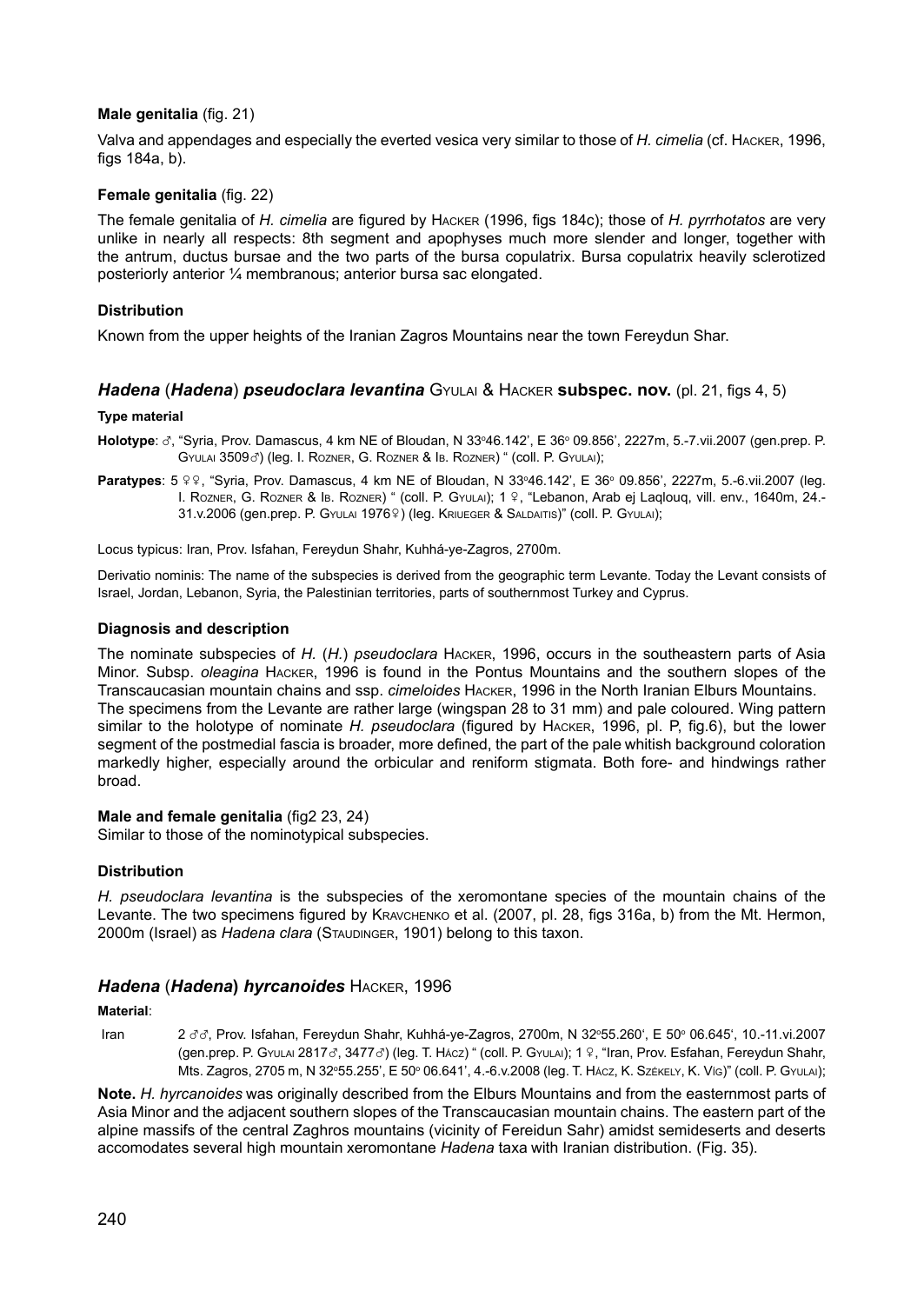#### *montana* **species group**

# *Hadena* **(***Hadena***)** *montana montana* (Brandt,1941) (pl. 21, figs 6, 7)

# **Material**:

14  $\sigma$  $\sigma$ , 8  $\circ$   $\circ$ , "Prov. Khorasan, Binalud Mts., 40 km SW of Masad, Moghan-Pivejan Site, 2000-2500m, 6.-7. vi.2010 (gen.prep. P. Gyulai 3486 $\sigma$ )" (leg. B. Benedek & T. Hácz)" (coll. P. Gyulai); 1 º, "Prov. Khorasan, Kopet-Dagh Mts., 1900m, 80 km NE of Qucan, N 37°29, E 58° 35', 10.v.2001 (gen.prep. Н. Наск $\epsilon$ R 218479)" (leg. В. Benedek & G. Csorba)" (coll. P. Gyulai);

**Note**. Uncommon species, so far only known from a few specimens from the Kopet Dagh Mts. in both Turkmenistan and Iran, and the adjacent Kouh i Binaloud in North Iran. (Figs 25, 26)

## *Hadena* (*Hadena*) *praetermissa remotina* Gyulai & Hacker **subspec. nov.** (pl. 21, fig. 8)

## **Type material**

- Holotype: 9, "Iran, Prov. Isfahan, Fereydun Shahr, Kuhhá-ye-Zagros, 2700m, N 32°55.260', E 50° 06.645', 10.-11.vi.2007 (gen.prep. P. Gyulai 22469) (leg. T. Hácz) " (coll. P. Gyulai);
- Paratypes: 7 º º, "Iran, Prov. Isfahan, Fereydun Shahr, Kuhhá-ye-Zagros, 2700m, N 32°55.260', E 50° 06.645', 10.-11. vi.2007 (gen.prep. P. Gyulai 3476º) (leg. T. Hácz) " (coll. P. Gyulai); 1 3, 2 º º, "Iran, Prov. Esfahan, Fereydun Shahr, Mts. Zagros, 2705m, N 32°55.255', E 50° 06.641', 4.-6.v.2008 (leg. T. Hácz, K. Széke∟y, K. Víg) " (coll. P. Gyulai); 1x, 3ww, "Prov. Isfahan, Fereydun Shahr, Zagros Mts., 2700m, 10.-12.vi.2007 (leg. T. Hácz)" (coll. P. GyuLai); 1 3, "Iran, Prov. Boyerahmad-va-Kohgliuyeh, SE-Zagros, 3000m, Kuh-e-Dena, n. Bijan pass, 6 km N of Cisakht, 8.-9.x.2002 (gen.prep. P. Gyulai 1625c) (leg. P. Gyulai & A. Garai) " (coll. P. Gyulai);

Locus typicus: Iran, Prov. Isfahan, Fereydun Shahr, Kuhhá-ye-Zagros, 2700m.

Derivatio nominis: The name of the subspecies is derived from the Latin *remotus = remote, apart*.

## **Diagnosis and description**

*H.* (*H.*) *praetermissa* Hacker, 1996 is known from easternmost Turkey and the Elburs Mountain chains in North Iran. The holotype comes from the Güseldere Pass in the Prov. Van in southeasternmost Turkey. The populations from the Iranian Elburs and Zagros Mountains are separated here as subspecies *remotina.* Wingspan 25 to 27 mm, smaller than that of nominotypical specimens (29 - 32 mm). Labial palps extremely short, upturned. Antennae of the males very shortly ciliate, those of the females filiform. Coloration and pattern similar to those of the nominotypical subspecies from Asia Minor (cf. Hacker, 1996, pl. R, figs. 4, 5), differing by the following respects:

- Apex of the forewing more pointed;
- Markings distinctly more blurred, ground colour greyer.

## **Male and female genitalia** (figs 27, 28))

Similar to those of the nominotypical subspecies (cf. Hacker, 1996, figs 201-204), differing as follows: - The single and usually strong cornutus of the everted vesica smaller and shorter;

- Antrum/ductus bursae rather long, narrow and heavily sclerotised;
- Bursa copulatrix with the typical unequal halves fairly narrow and elongated.

## **Distribution**

Described from the Iranian Zagros Mountains; the more northern populations of *H. praetermissa* of the Elburs Mountains belong to the nominate subspecies.

## *wiltshirei* **species group**

## *Hadena* **(***Hadena***)** *nuratina* Hacker et Kljutschko, 1996

### **Material**:

Uzbekistan 1 3, "Nuratau Mts. Khajatshai, 1800m, 10.v.1996 (leg. S. BAIDAK)" (coll. P. GyuLAI);

**Note**. At present only known from the Nuratau region in Uzbekistan.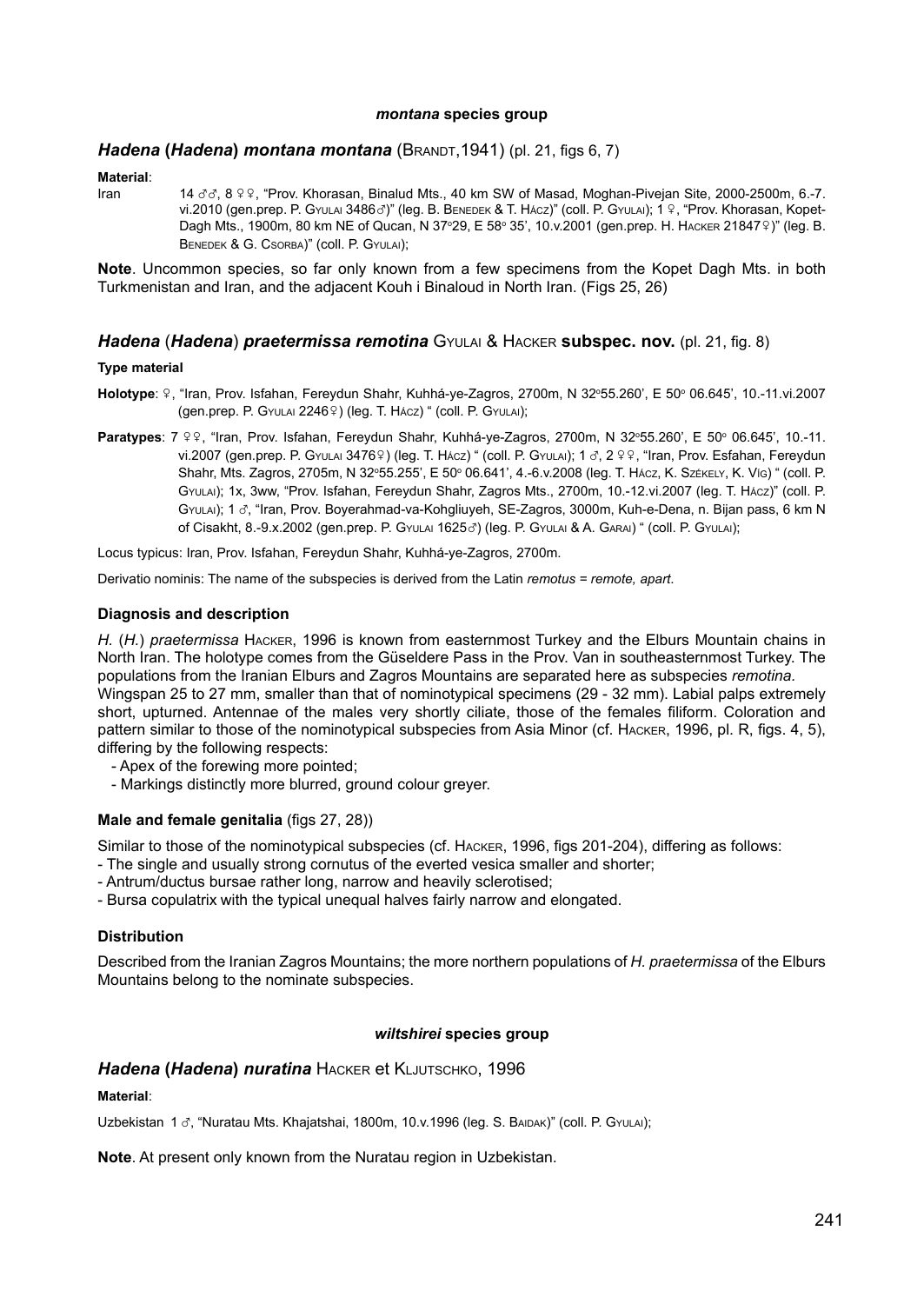# *Hadena* **(***Hadena***)** *nekrasovi* Hacker, 1996

**Material**:

- Kyrgyzstan 1 & "2000m, Alai, Mts., Maidantau, 70 km S of Kisil Kija, 13.-14.vii.1997 (leg. I. PLJUTSH)" (coll. P. GyuLAI); 2 xx, 2750 m, Prov. Batken, Mts. Kitschik Alai, Mts., 12.-15.vii.2006 (leg. E. Rutjan)" (coll. P. Gyulai);
- Tadjikistan 1  $\sigma$ , "Zeravshan Mts., 45 km SEE Aini, 2000-2600m, 17–18.vii.1994 (leg. Lukhtanov)" (coll. P. Gyulai); 1 º, "Hissar, Ansob pass, 30 km N Dushanbe, 3400m, 24–25.vii.1994 (leg. LUKHTANOV)" (coll. P. GYULAI); 1 9, "Peter I. Mts., 10 km S of Tadjikabad, vill. Ganishou, 2070m, 13-18.vii.2004 (leg. O. Pak)" (coll. P. Gyulai);

**Note**. Turkestanian xeromontane element with range from northernmost Afghanistan to Kyrgyzstan.

#### **4. Subgenus** *Klappericola* Hacker 1996

## *Hadena* **(***Klappericola***)** *heringi* (Draudt, 1934)

**Material**: 1  $\sigma$ , "3600m, Tien-Shan, E Tshatkal, Aflatun riv., 27.vii.1997 (leg. KLIMENKO)" (coll. P. Gyulai); 1  $\sigma$ , "W Kyrgyzstan, 2230m, W Talas Mts., Manas Mt., circ. Maidantal v., 22.vii.2000 (leg. I. PLJUTSH)" (coll. P. GyuLAI);

**Note**. The species seems to be restricted to a few regions in Kyrgyzstan.

#### **5. Subgenus** *Pinkericola* Hacker, 1987

#### *Hadena* **(***Pinkericola***)** *haczi* Gyulai & Hacker **spec. nov.** (pl. 21, figs 9-11)

#### **Type material**

**Holotype**: x, "Iran, "Prov. Yazd, Qohrud Mt., Ali Abad, 2000-2500m, 27.v.1999 (gen.prep. H. Hacker <sup>21835</sup>x) (leg. T. Hácz & G. Kőszegi) " (coll. P. Gyulai);

Paratypes: 1 3, 1 º, "Iran, Prov. Yazd, Sanij, 2650m, Kuhhâ-ye-Qohrud, Shir Kuh, N 31°34.370', E 54° 01.091', 14.vi.2007 (gen.prep. P. Gyulai 2235 $\sigma$ , 2236 $\circ$ ) (leg. T. Hácz) " (coll. P. Gyulai); 2  $\sigma\sigma$ , 1 º, "Iran, "Prov. Yazd, Qohrud Mt., Ali Abad, 2000-2500m, 27.v.1999 (gen.prep. P. Gyulai 1118d, H. Hacker 21835d) (leg. T. Hácz & G. Kőszegi) " (coll. P. Gyulai);

Locus typicus: Iran, Prov. Yazd, Sanij, 2650m, Kuhhâ-ye-Qohrud, Shir Kuh.

Derivatio nominis: The species is named after its first collector T. Hácz.

#### **Diagnosis and description**

*H. haczi* is the Iranian sister species of *H. macilenta* (BRANDT, 1947), described from Afghanistan (Paghman Mts.) and presently known elsewhere from North Pakistan and Tadijkistan.

Wingspan of the holotype *H. haczi* 27.5 mm, of the paratypes 24-25.5 mm. Labial palps very short, upturned. Antennae of the males ciliate, those of the females also ciliate, but extremely short. Habitus similar to that of *H. macilenta* (cf. Hacker, 1996, pl. U, figs 16 - 18), differing as follows:

- Ground colour pale chocolate brown, more homogenous and lacking the pale and variegated markings of the *H. macilenta* pattern which resembles somewhat that of species of the subgenus *Anepia* Hampson, 1918;
- Stigmata partly dark filled; crosslines less contrasted than in *H. macilenta*;
- Subterminal streaks, which are characteristic of *H. macilenta*, completely lacking;
- Claviform stigma large, semicircular and dark brown filled.

#### **Male genitalia** (figs 29, 31)

Similar to those of *H. macilenta* (cf. Hacker, 1996, figs 245, 246), posterior process of the sacculus larger, differently shaped (cf. fig.); carina of the vesica shorter.

#### **Female genitalia** (fig. 30)

Similar to those of *H. macilenta* (cf. Hacker, 1996, figs 246c, d), antrum and ductus bursae longer, slender, the first more heavily sclerotised than the last; bursa copulatrix broader and of the typical shape as figured, more or less membranous.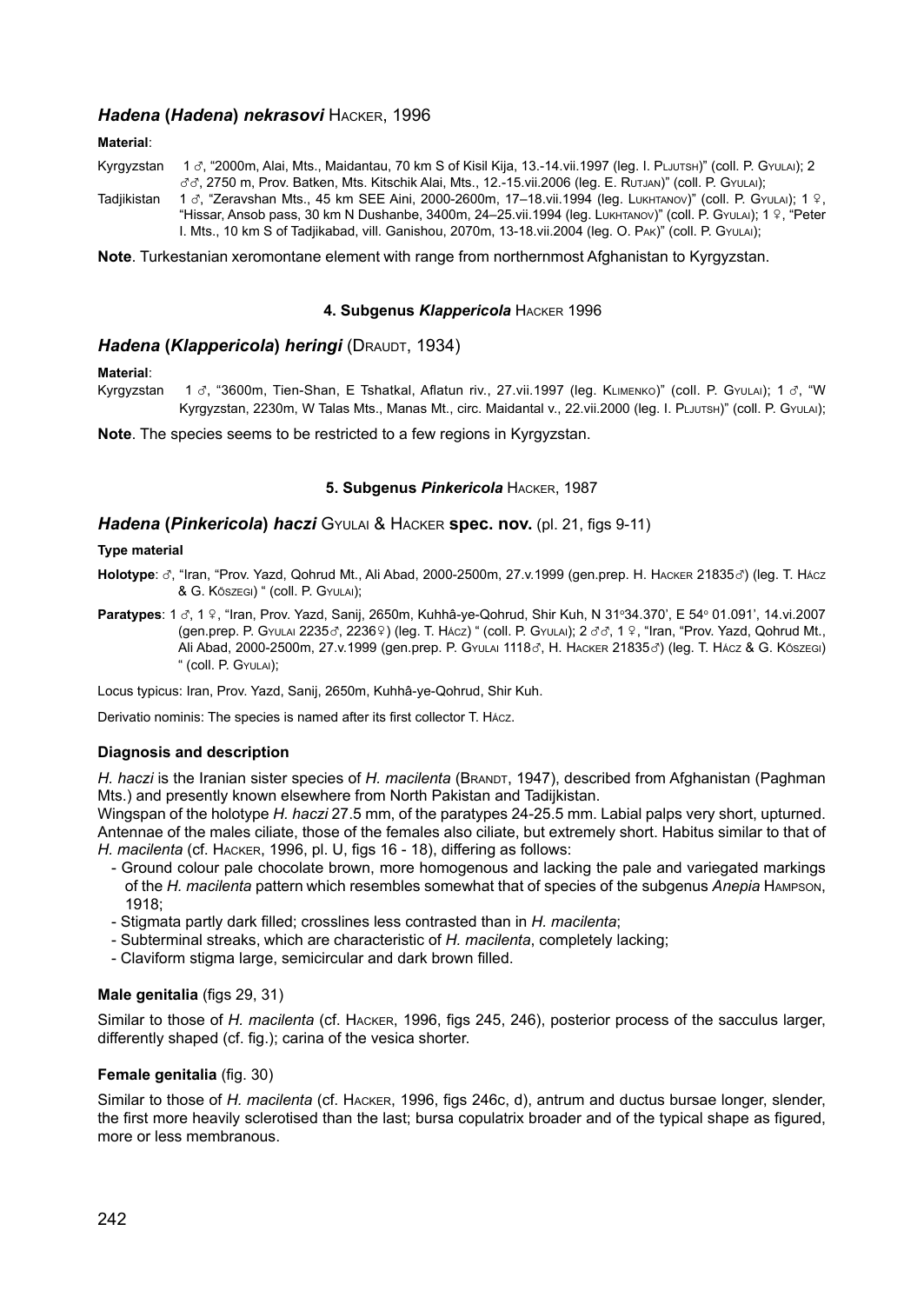# **Distribution**

At present only known from the type locality in the Central Iranian Province Yazd.

# *Hadena (Pinkericola) vulpecula* (BRANDT, 1938) (pl. 21, figs 12-14)

**Material**:

Iran 13, "Prov. Fars, Zagros Mts., Kuh-e-Barm Firuz, between Yasui and Ardekan, 2500-3000m, 4.-6.vii.20000 (gen. prep. P. Gyulai 1461 $\sigma$ ) (leg. B. Benedek)" (coll. P. Gyulai); 1 º, "Iran, Prov. Isfahan, Zagros Mts., Fereydun Shahr, 2700-3000m, 10.-11.vii.2006 (gen.prep. H. HACKER 21843w) (leg. T. HACz)" (coll. P. Gyulai); 1 o. "Iran, Zagros Mts., Fereydun Shahr, 2800m, 27.vi.2005 (gen.prep. H. HACKER 21842d) (leg. T. HÁCZ, PETRÁNY & JUHÁSZ)" (COll. P. GYULAI);

**Note**. The first specimen listed was recorded close to the type locality "Prov. Fars, Straße Ardekan-Talochosroe, Comèe, ca 3600m". *H. vulpecula* from SW Iran and *H. cappadocia* Hacker, 1987 from Turkey are closely related, but distinct in the characters of male and female genitalia (figs 32-34), which differ in the following respects:

- Valva of *H. vulpecula* including costa narrower, more elongated;
- Cornutus I of the vesica of *H. vulpecula* dichotomous, of *H. cappadocia* coalesced to a single base;
- Antrum and ductus bursae larger and especially towards the bursa copulatrix much broader, heavily sclerotised throughout;
- Signum *H. vulpecula* larger and at the anterior tip of the bursa sac, that of *H. cappadocia* smaller and shifted more towards the centre.

#### **7. Subgenus** *Sinotibetana* Hacker, 1996

## *Hadena* **(***Sinotibetana***)** *persparcata* (Draudt, 1950)

# **Material**:

1  $\sigma$ , "Prov. Yunnan, pass 50 km N of Qiaojia, 2850-3000 m, 13-15.vii.2010 (leg. S. Murzin)" (coll. P. GyuLai);

**Note**. The first records of this rare species since 1935/36 when Höne collected the types series of the species in North Yuennan.

# **Genus** *Enterpia* Guenée, 1850

#### *Enterpia picturata persa* Gyulai & Hacker **subspec. nov.** (pl. 21, figs 15-17)

#### **Type material**

- Holotype: ♂, "Iran, Prov. Yazd, Sanij, 2650m, Kuhhâ-ye-Qohrud, Shir Kuh, N 31°34.370', E 54°01.091', 14.vi.2007 (gen. prep. P. Gyulai 2249c) (leg. T. Hácz)" (coll. P. Gyulai; later HNHM);
- Paratypes:  $3 \frac{9}{5}$ , with the same data (gen.prep. P. GyuLai 3596 c<sup>3</sup>) (coll. P. GyuLai); 1 c<sup>3</sup>, Iran, Prov. Yazd, Shir Kuh Mts., 6 km NW of Taft Aliabad, 2200m,10-11.vi.2005 (leg. P. GyuLai & A. Garai)" (coll. P. GyuLai)); 2 9 9, "Iran, "Prov. Yazd, Qohrud Bonkahar Aliabad 2500m, 3. vii. 2005 (gen.prep. P. Gyulai 35929) (leg. Hácz, Petrányi & Juhász)" (coll. P. Gyulai); 2 º º, "Iran, prov Esfahan, Kuh-e-Karkas 1700m, 3 km SE of Natanz, 24-25.v.2002 (leg. P. Gyulai) & A. Garai)" (coll. P. Gyulai)); 2 xx, "Iran, Prov. Zangan, 10 km N of Aveg, N 35o 40', E 49o 12', 1800m,10.vi. 2006 (leg. J. Klir)" (coll. P. Gyulai).

Locus typicus: Iran, Prov. Yazd, Sanij, 2650m.

Derivatio nominis: The species is named after the ancient name of Iran.

### **Diagnosis and description**

*E. picturata* (Alphéraky, 1882) was described from the "West Tian Chian, fl. Terkesse, 2000'" in Chinese Turkestan and inhabits a huge area from the southeastern part of Europe (Saratov, Uralsk, Volgograd area) to South Siberia (Karasuk area) and Mongolia (Gyulai & Ronkay, 1999) in the north to Transcaucasia, South Iran, Afghanistan and North Pakistan in the south (cf. Hacker, 1996: Hacker et al., 2002) (pl. 21, fig. 18). The populations from SW Iran, remote from the strictly Central Asian area of *E. picturata*, are described here as subspecies *persa*. The subspecies differs in the much paler coloration and in the female genitalia.

Pattern and markings of the SW Iranian populations are not really different from those of the nominate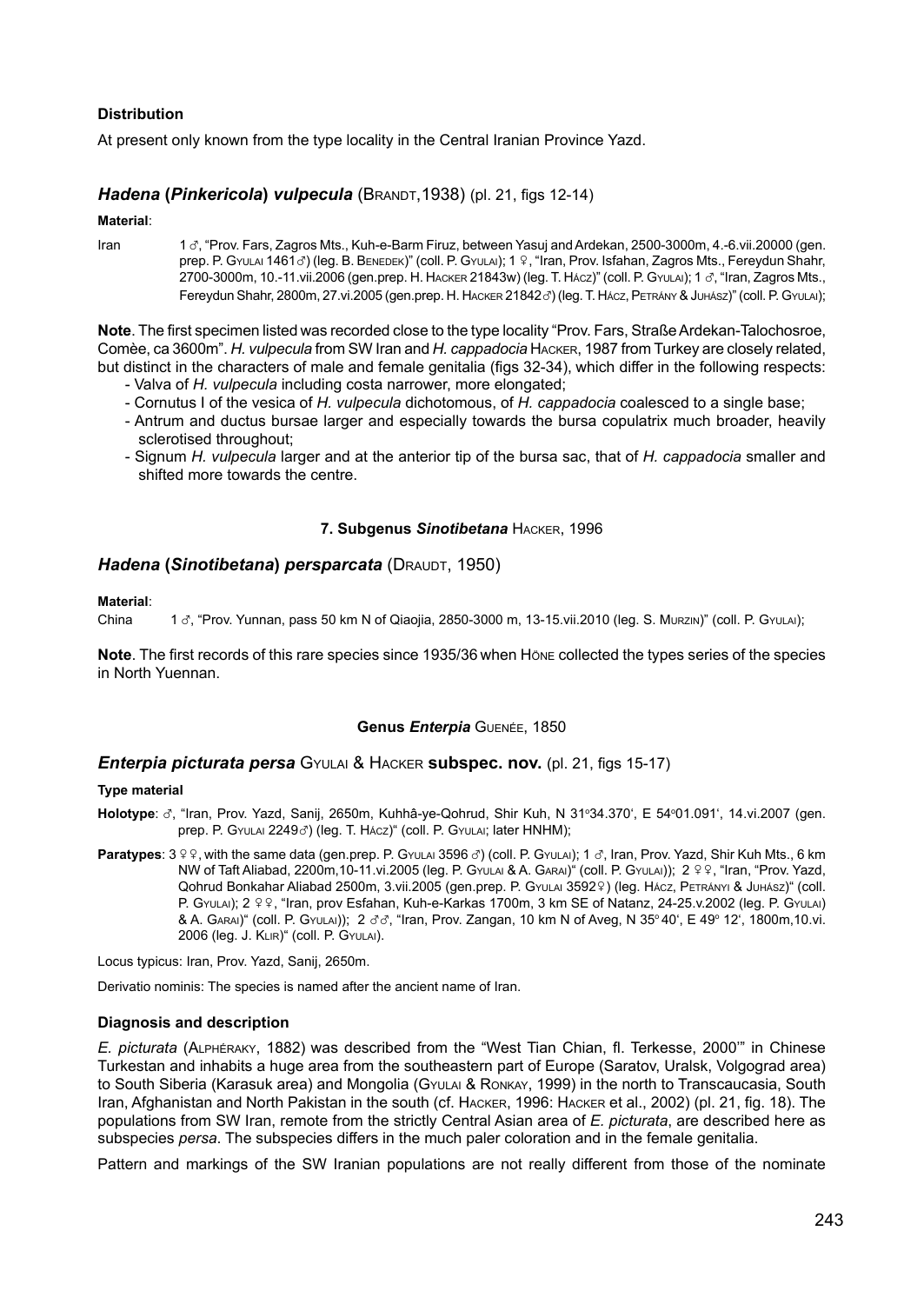subspecies, but the ground colour is markedly paler, pale grey-beige, lacking all brownish tinge and especially the deep black-brown filling of large parts of the median field. The stigmata and crosslines are finely black lined, usually intensified by pale grey. The postmedian fascia, which is present in most of the nominotypical specimens, is usually lacking throughout.

#### **Male genitalia** (fig. 36)

Similar to those of the nominotypical subspecies, figured by Hacker (1996, figs 256, 257).

## **Female genitalia** (fig. 37)

Those of the nominotypical subspecies were figured by Hacker (1996, figs 258 a, b). Antrum, ostium bursae and ductus bursae/posterior part of the bursa copulatrix are rather broad and show some similarity to those of *E. alpherakyi* Hacker, 1996, another Central Asian congener, described from Tadjikistan.

## **Distribution**

At present only known from a desert high mountain in the Central Iranian province Yazd, from the western edge of the desert to the Central-eastern Zagros and from the northern Zagros from the vicinity of a dry pass.

## *Enterpia alpherakyi* Hacker, 1996

### **Material**:

Tadjikistan 3 & &, "3400m, W-Pamir, Vantsh Mts. Rushan distr., Gorno Badakhshan, 10.-20.vii.2000 (leg. V. Gurko)" (coll. P. GyuLai); 1  $\frac{9}{7}$ , same data, but 20.-30.viii.2001 (coll. P. GyuLai); 1  $\frac{9}{7}$ , same data, but 1.-10 viii.2002 (coll. P. GYULAI); 1 3, "W. Pamir, 2300m, Chorog, 16.vi.1965 (leg. TSHETKIN)" (coll. P. GYULAI); 1 º, "W. Pamir, 2300m, Chorog, 3.viii.1963 (leg. Tshetkin)" (coll. P. Gyulai);

Kasakhstan 1 &, "Ketmen Mts., near Tuyuk, 2200m, 20-30.vi.1996 (leg. V. Gurko)" (coll. P. GyuLAI);

**Note**. So far only known from a small region in Tadjikistan.

#### **References**

- Beshkov, S. (2000): An Annotated Systematic and Synonymic Checklist of the Noctuidae of Bulgaria (Insecta, Lepidoptera, Noctuidae). – Neue Ent. Nachr. **49**, 300 pp.
- Dötterl, S.: Importance of floral scent compounds for the interaction between *Silene latifolia* (Caryophyllaceae) and the nursery pollinator *Hadena bicruris* (Lepidoptera: Noctuidae). - PHD-Project (Stefan Dörrerl, Department of Plant Systematics, University of Bayreuth Germany).
- Ebert, G. & H.H. Hacker (2002): Beitrag zur Fauna der Noctuidae des Iran: Verzeichnis der Bestände im Staatlichen Museum für Naturkunde Karlsruhe, taxonomische Bemerkungen und Beschreibung neuer Taxa (Noctuidae, Lepidoptera). - Esperiana **9**: 237-409, Tal. 10-17.
- Fibiger, M. (1997): Noctuidae Europaeae, vol. 3, Noctuinae III. Entomological Press, Sorø, 418 S.
- Gyulai, P. & L. Ronkay (1999): The Noctuidae (Lepidoptera) material collected by two Hungarian espeditions to Mongolia in 1996 and 1997 (plts xxvi-xxvii. - Esperiana **7**: 687-713, 2 plts.
- Hacker, H. (1992): Revision der Gattung *Hadena* Schrank, 1802 (Lepidoptera) Teil I. Esperiana **3**: 243-361.
- Hacker, H, (1996): Revision der Gattung *Hadena* Schrank, 1802 (Lepidoptera: Noctuidae). Esperiana **5**: 7-696, pl. A-Y.
- Hacker, H. (1999a): Revision der Gattung *Hadena* Schrank, 1802 (Lepidoptera: Noctuidae) (Taf. XXII, XXIII) Addendum and Corrigendum I. - Esperiana **7**: 463-468.
- Hacker, H. H. (1999b): Description of new Noctuoidea (Lepidoptera) species from the Arab Republic of Yemen and list of palearctic relicts of the high Asir mountain chain (2500-3700m) with notes on some Arabian taxa. - Esperiana **7**: 321-342.
- Hacker, H., H. (2001): Fauna of the Nolidae and Noctuidae of the Levante with descriptions and taxonomic notes (Lepidoptera, Noctuoidea). Appendix: Revision Genus *Clytie* Hübner, [1823]. – Esperiana **8**: 7-398, 25 plts.
- Hacker, H. H. (2004): Revision of the genus *Caradrina* Ochsenheimer, 1816, with notes on other genera of the tribus Caradrini (Lepidoptera, Noctuidae). - Esperiana **10:** 7-690, plts 1-27.
- Hacker, H.H., Fibiger, M. & A. Legrain (2002): Thyrididae, Uraniidae and Noctuidae (Lepidoptera) from the Arabian Peninsula with descriptions of new species . Esperiana **9**: 189-207, pl. 6.
- Hacker, H. H., Legrain, A. & M. Fibiger (2008): Revision of the genus *Acontia* Ochsenheimer, 1816 and the tribus Acontiini Guenée, 1841 (Old World) (Lepidoptera: Noctuidae: Acontiinae). - Esperiana **14**: 7-533, 38 plts.
- Hacker, H. H., Ronkay, L. & M. Hreblay (2002): Hadeninae I. In: Noctuidae Europaeae **4**. Entomological Press, Sorø,: 419 pp., 14 plts.
- Kravchenko, V.D., Fibiger, M., Hausmann, A. & G.C. Müller (2007a): The Lepidoptera of Israel, vol. **1**. Pensoft, Sofia-Moscow, 167 pp.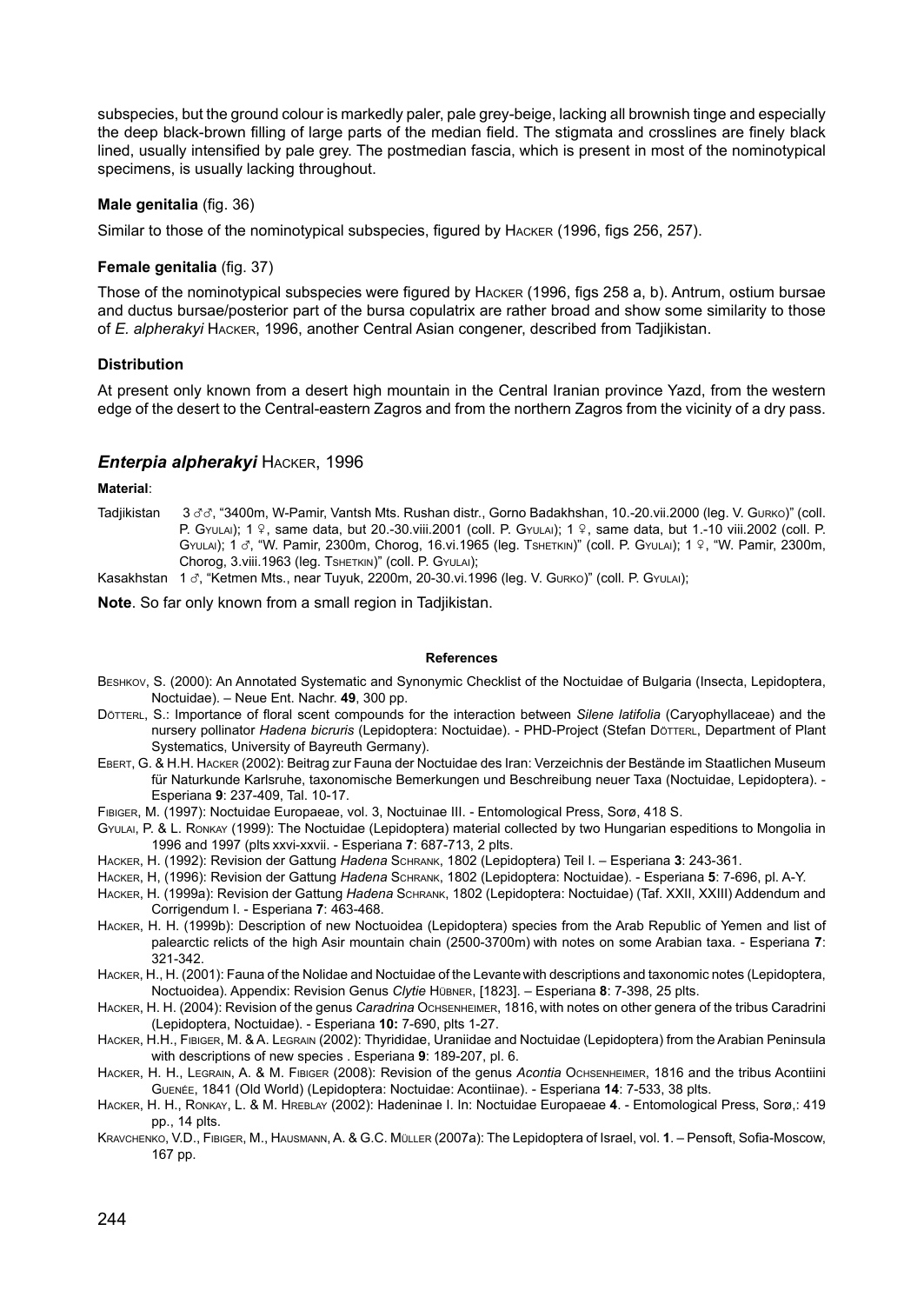Kravchenko, V.D., Fibiger, M., Hausmann, A. & G.C. Müller (2007b): The Lepidoptera of Israel, vol. **2**. – Pensoft, Sofia-Moscow,  $320$  pp.

Lehmann, L. & A. Bergmann (2005): The Noctuidae of Kyrgyzstan. A systematic and distributional list (Lepidoptera, Heterocera). - Ostdeutscher Verein zur Erforschung der Biodiversität der Lepidopteren, Hof Gutow/Eisenhüttenstadt, 100 pp.

Lehmann, L. & R. Zahiri (2011): Results of a lepidopterological expedition to North and Northwest Iran in summer 2007 with new records for Iran (Lepidoptera). – Esperiana **16**: 135, 165, plates 19-22.

- Lödl, M., Gaal-Haszler, S., Jovanovic-Kruspel, St., Ronkay, G., Ronkay, L. & Z. Varga (2012): The Vartian Collection Part I Noctuoidea. - Fibigeriana **1**, 303 pp.
- Nupponen, K, & M. Fibiger (2006): Additions and corrections to the list of Bombyces, Sphinges and Noctuidae of the Southern Ural Mountains. Part I. (Lepidoptera: Lasiocampidae, Lemoniidae, Sphingidae, Notodontidae, Noctuidae, Pantheidae, Lymantriidae, Nolidae, Arctiidae). - Esperiana **12**: 167-195, plts 22, 26.
- Nupponen, K. & M. Fibiger (2002): Contribution to the knowledge of the fauna of Bombyces, Sphinges and Noctuidae of the Southern Ural Mouintains, with description of a new *Dichagyris* (Lepidoptera: Lasiocampidae, Endromidae, Saturniidae, Sphingidae, Notodontidae, Arctiidae). – Phegea **30**: 121-185.
- Poltavsky, A. N. (2010): Records of some rare noctuid moths (Lepidoptera: Noctuidae) in the Rostov-on-Don area (Russia) in 2007-2009. – Phegea **38**: 23-28.
- Politavsky, A. N., Matov, A. Yu, Schurov, V. J & K. S. Artokhin (2010): An annotated catalogue of the Noctuids of the Northern Caucasus and adjacent territories of the south of Russia. - Rostov-on-Don 1, 283 pp.

Rakosy, L. (1996): Die Noctuiden Rumäniens. - Stapfia **46** and Kataloge des O. Ö. Landesmuseums, Neue Folge **105**, 648 pp.

Rakosy, L., Goia, M. & Z. Kovács (2003): Catalogul Lepidopterelor României. Verzeichnis der Schmetterlinge Rumäniens. - Societatea Lepidopterologica Romana (Cluj-Napoca), 446 pp.

- Troubridge, J. T. & L. G. Grabo (2002): A review of the Nearctic species of *Hadena* Schrank, 1802 (Lepidoptera: Noctuidae) with descriptions of six new species. - Fabreries **27**(2): 109-154.
- Volynkin, A. V. (2012): Noctuidae of the Russian Altai (Lepidoptera). Proceedings of the Tigirek State Natural Reserve **5**: 339 pp.